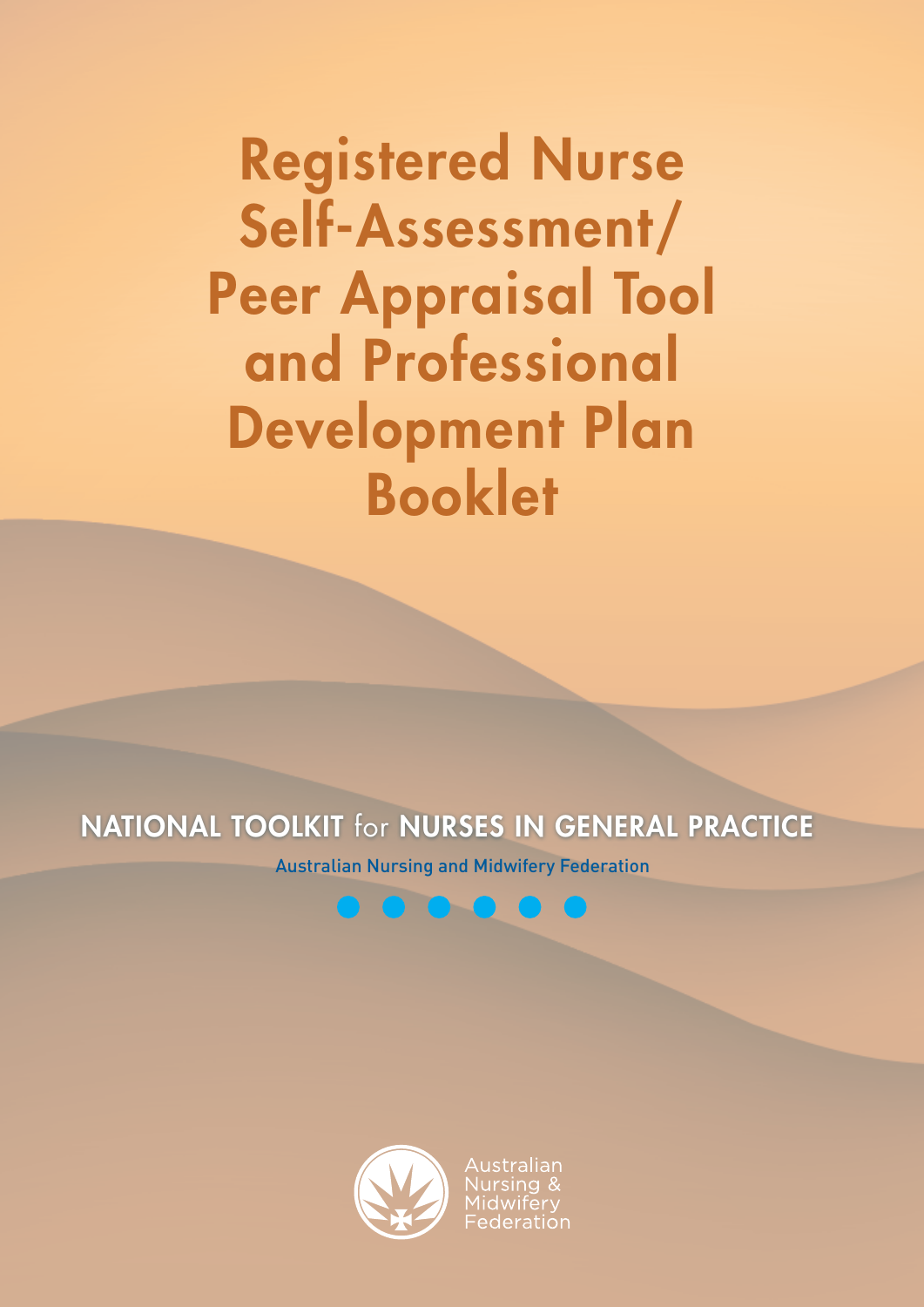## SECTION ONE: PROFESSIONAL DEVELOPMENT - Registered Nurse

This section will assist registered nurses to use the ANMF National practice standards for nurses in general practice to plan, undertake, and evaluate, their own professional development. Undertaking CPD not only defines a professional but is also a mandatory requirement of the NMBA<sup>[12]</sup> for all nurses and midwives regulated under the Health Practitioner Regulation National Law Act (2009). A nurse may be audited to show evidence of CPD.

When using this document it should be remembered that the ANMF National practice standards for nurses in general practice are to be used in conjunction with the NMBA Registered nurse standards for practice.

#### Section one - Part A: Self-assessment/peer appraisal tool

The self-assessment/peer appraisal tool in this section of the Toolkit (pages 5-48) can be used as either a self-assessment tool for the registered nurse to critically reflect on their professional practice OR it can be used as a self-assessment and peer appraisal tool.

It is important to note that a registered nurse is the only person who can complete a peer appraisal of the nursing practice of another registered nurse. Where a registered nurse is the sole nurse employed in a general practice, self-assessment can be undertaken and/or peer appraisal sought from another registered nurse employed outside the Practice. This may include a registered nurse colleague in another Practice or a registered nurse employed within the local primary health care organisation network. From a human resource perspective, a non-nurse employer/manager can only appraise a registered nurse or enrolled nurse in their employ on non-clinical responsibilities within their position description such as punctuality or communication.

The unshaded performance indicators under each standard within the self-assessment/ peer appraisal tool are those of the registered nurse, whereas the shaded sections of the tool indicate the registered nurse (advanced practice) performance indicators. It is recognised that many registered nurses in General Practice are working at, or have the capacity to work at, a higher level than the minimum standard for registered nurses. To this end, the registered nurse (advanced practice) performance indicators build upon the knowledge and skills of the minimum standard for registered nurses to provide both a measure of higher level practice and also a framework to guide professional development.

It is anticipated that most experienced registered nurses will meet a combination of registered nurse and registered nurse (advanced practice) indicators across standards based on their individual nursing experience, continuing professional development and post-graduate education. Registered nurse (advanced practice) performance indicators that are not met at time of assessment, may assist the registered nurse in identifying possible areas for future continuing professional development and/or post-graduate education.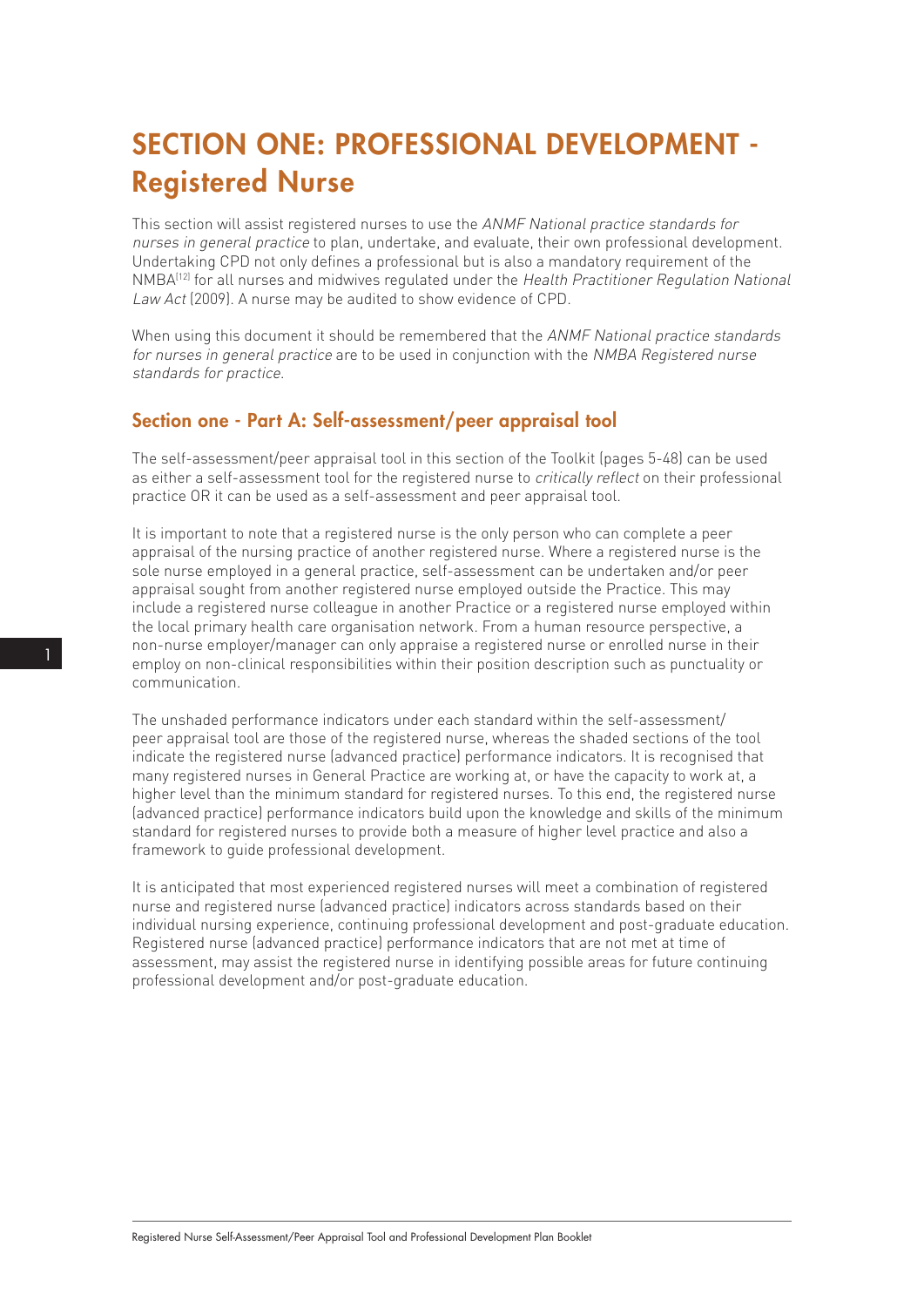REGISTERED NURSE SELF-ASSESSMENT/ PEER APPRAISAL TOOL REGISTERED NURSE SELF-ASSESSMENT/ PEER APPRAISAL TOOL

|                                                                                                                                                                                   |                        | -------------------            | Date:                              | <b>************</b> |          |
|-----------------------------------------------------------------------------------------------------------------------------------------------------------------------------------|------------------------|--------------------------------|------------------------------------|---------------------|----------|
| <b>Standards</b>                                                                                                                                                                  | <b>Standard</b><br>met | not yet met<br><b>Standard</b> | development<br>required<br>Further | $\frac{4}{5}$       | Comments |
| Demonstrates an understanding of primary health care<br>principles and nursing in general practice<br><b>Standard</b>                                                             |                        |                                |                                    |                     |          |
| 1.1 Identifies the core principles of primary health care.                                                                                                                        |                        |                                |                                    |                     |          |
| 1.2 Integrates the principles of primary health care into<br>their practice.                                                                                                      |                        |                                |                                    |                     |          |
| 1.3 Understands current national health priorities.                                                                                                                               |                        |                                |                                    |                     |          |
| understanding in the planning and delivery of nursing<br>Recognises the impact of the social determinants<br>of health on consumers and integrates this<br>care.<br>$\frac{1}{2}$ |                        |                                |                                    |                     |          |
| 1.5 Identifies the broad health and social needs of the<br>Practice community.                                                                                                    |                        |                                |                                    |                     |          |
| of the general practice team, in particular the RN<br>1.6 Articulates the various roles and responsibilities<br>and EN scopes of practice and EN supervision<br>requirements.     |                        |                                |                                    |                     |          |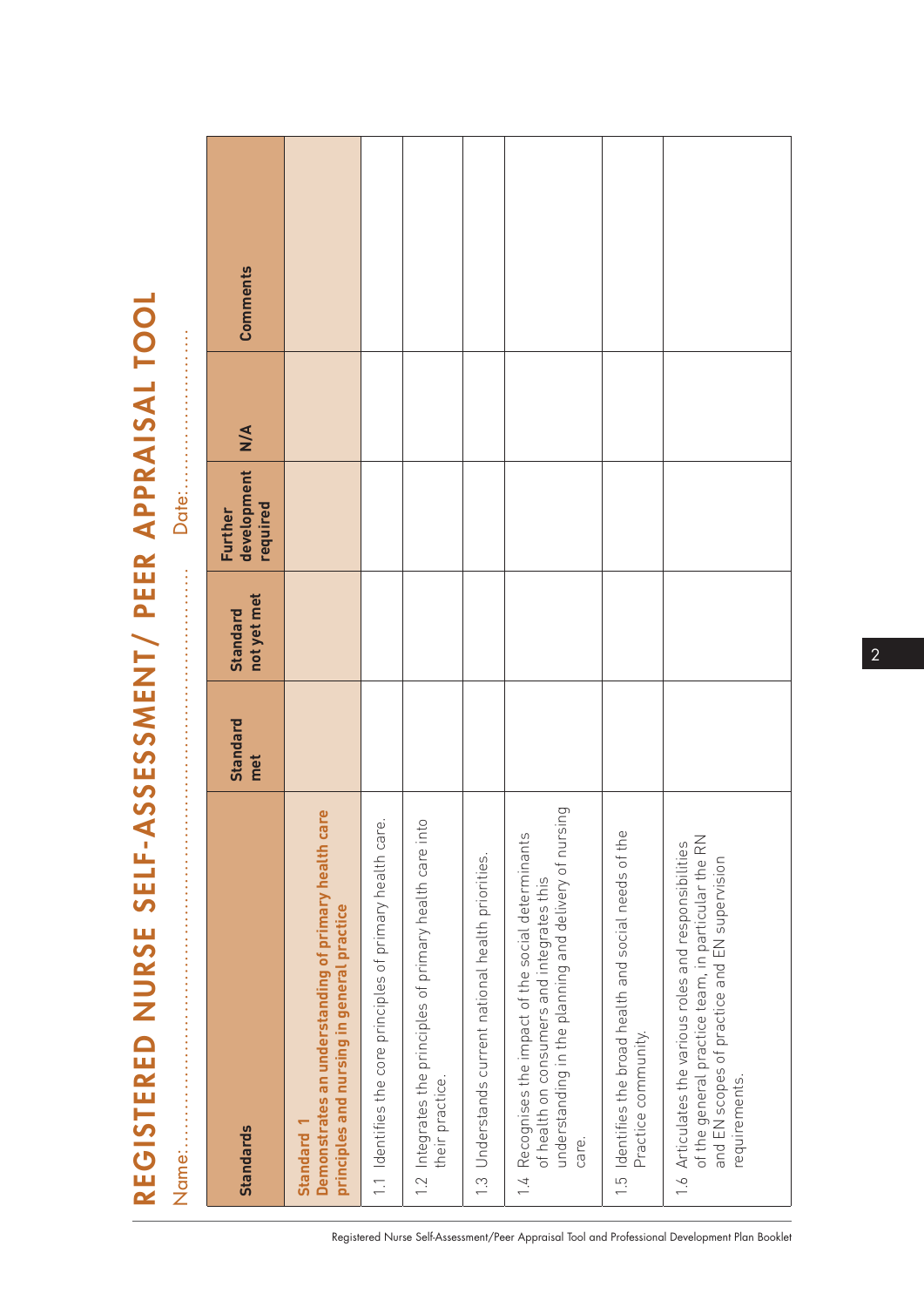| <b>Standards</b>                                                                                                                                  | Standard<br>met | not yet met<br><b>Standard</b> | development<br>required<br>Further | M/A | Comments |
|---------------------------------------------------------------------------------------------------------------------------------------------------|-----------------|--------------------------------|------------------------------------|-----|----------|
| 1.7 Identifies and responds to the health and social needs<br>of the local community.                                                             |                 |                                |                                    |     |          |
| the<br>1.8 Integrates an understanding of the health and social<br>needs of the Practice and/or local community into<br>delivery of nursing care. |                 |                                |                                    |     |          |
|                                                                                                                                                   |                 |                                |                                    |     |          |
| and general practice standards, guidelines, regulations<br>Provides nursing care consistent with current nursing<br>and legislation<br>Standard 2 |                 |                                |                                    |     |          |
| 2.1 Identifies current NMBA RN standards for practice                                                                                             |                 |                                |                                    |     |          |
| Practises within individual scope of practice.<br>2.2                                                                                             |                 |                                |                                    |     |          |
| 2.3 Identifies current NMBA EN standards for practice.                                                                                            |                 |                                |                                    |     |          |
| 2.4 Provides appropriate supervision and delegation of<br>clinical tasks to ENs.                                                                  |                 |                                |                                    |     |          |
| 2.5 Seeks advice from other RNs, or health professionals,<br>when faced with situations outside of their scope of<br>practice.                    |                 |                                |                                    |     |          |
| 2.6 Uses general practice specific standards to guide<br>nursing practice.                                                                        |                 |                                |                                    |     |          |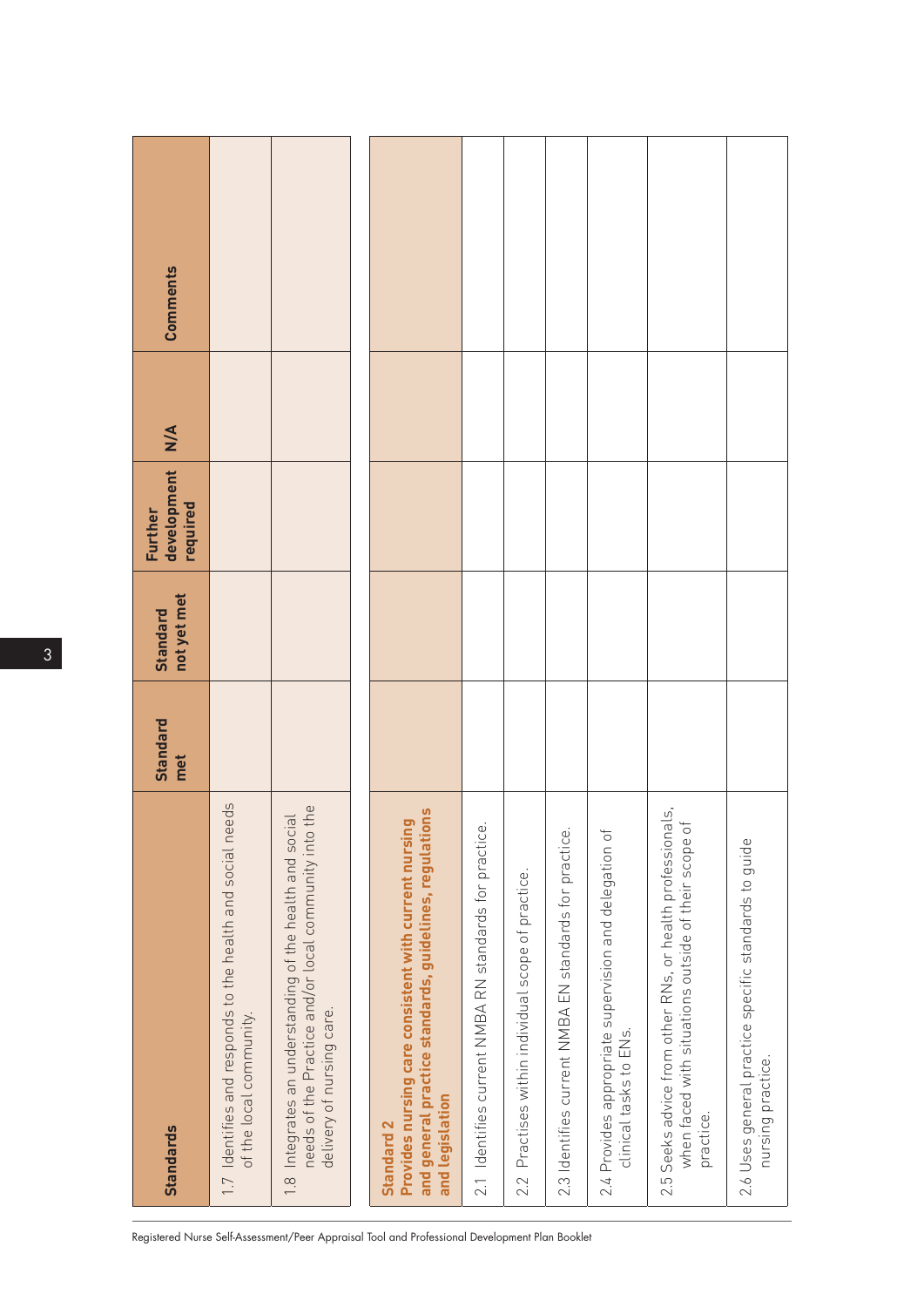| Comments                           |                                                                                                            |                                                                                                               |                                                                                                                                                 |                                                                                                                                           |                                                                                                                                                |                                                                                                                                                      |                                                                                                |
|------------------------------------|------------------------------------------------------------------------------------------------------------|---------------------------------------------------------------------------------------------------------------|-------------------------------------------------------------------------------------------------------------------------------------------------|-------------------------------------------------------------------------------------------------------------------------------------------|------------------------------------------------------------------------------------------------------------------------------------------------|------------------------------------------------------------------------------------------------------------------------------------------------------|------------------------------------------------------------------------------------------------|
| $\frac{4}{5}$                      |                                                                                                            |                                                                                                               |                                                                                                                                                 |                                                                                                                                           |                                                                                                                                                |                                                                                                                                                      |                                                                                                |
| development<br>required<br>Further |                                                                                                            |                                                                                                               |                                                                                                                                                 |                                                                                                                                           |                                                                                                                                                |                                                                                                                                                      |                                                                                                |
| not yet met<br><b>Standard</b>     |                                                                                                            |                                                                                                               |                                                                                                                                                 |                                                                                                                                           |                                                                                                                                                |                                                                                                                                                      |                                                                                                |
| <b>Standard</b><br>met             |                                                                                                            |                                                                                                               |                                                                                                                                                 |                                                                                                                                           |                                                                                                                                                |                                                                                                                                                      |                                                                                                |
| <b>Standards</b>                   | 2.7 Practice is consistent with evidence-based guidelines<br>and policies within the RN scope of practice. | 2.8 Understands and uses relevant Commonwealth, State<br>or Territory legislation to inform nursing practice. | guidelines, regulations and/or legislation to members<br>2.9 Identifies and communicates changes in standards,<br>of the general practice team. | regulations and/or legislation can be translated and<br>2.10 Critically evaluates how standards, guidelines,<br>integrated into practice. | 2.11 Mentors other nurses and health professionals in<br>the application of specific standards, guidelines,<br>regulations and/or legislation. | regulations and/or legislation on service delivery,<br>2.12 Evaluates the impact of standards, guidelines,<br>clinical care and/ or health outcomes. | 2.13 Provides feedback to reviews of standards,<br>guidelines, regulations and/or legislation. |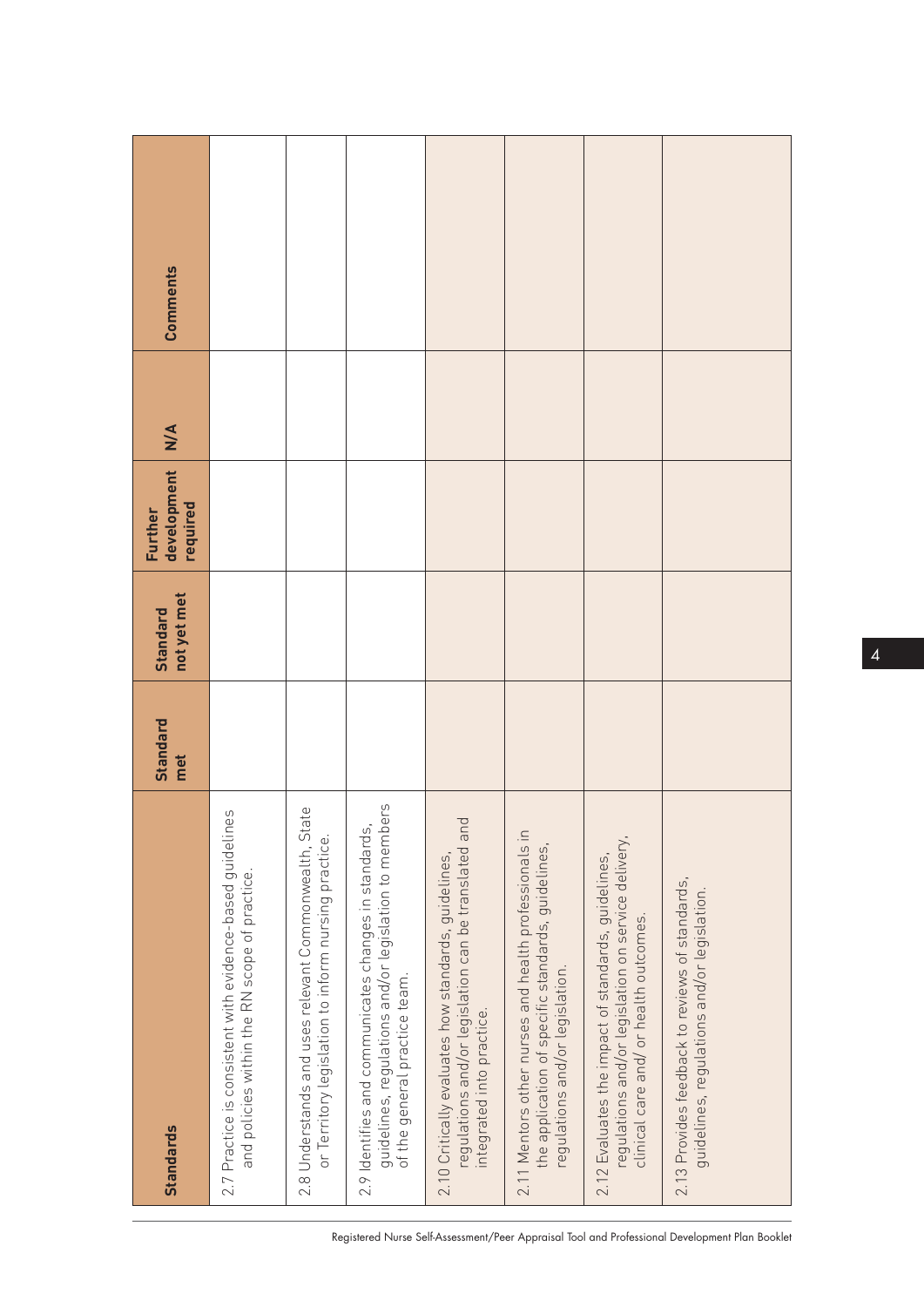| Standards                                                                                                                                                   | <b>Standard</b><br>met | not yet met<br><b>Standard</b> | development<br>required<br>Further | $\frac{4}{5}$ | Comments |
|-------------------------------------------------------------------------------------------------------------------------------------------------------------|------------------------|--------------------------------|------------------------------------|---------------|----------|
| Actively builds and maintains professional relationships<br>with other nurses and regularly engages in professional<br>development activities<br>Standard 3 |                        |                                |                                    |               |          |
| 3.1 Initiates and maintains professional relationships with<br>other nurses in general practice, including networking<br>and mentoring relationships.       |                        |                                |                                    |               |          |
| 3.2 Engages with relevant professional nursing and/or<br>general practice organisations.                                                                    |                        |                                |                                    |               |          |
| undertakes regular self-assessment of clinical<br>3.3 Engages in peer appraisal with other RNs and<br>performance.                                          |                        |                                |                                    |               |          |
| 3.4 Plans own continuing professional education based on<br>areas identified for development.                                                               |                        |                                |                                    |               |          |
| 3.5 Actively participates in professional development<br>activities relevant to nursing in general practice.                                                |                        |                                |                                    |               |          |
| 3.6 Regularly participates in the activities of relevant<br>professional nursing and/or general practice<br>organisations.                                  |                        |                                |                                    |               |          |
| 3.7 Takes responsibility for the clinical performance<br>appraisal of ENs under their supervision.                                                          |                        |                                |                                    |               |          |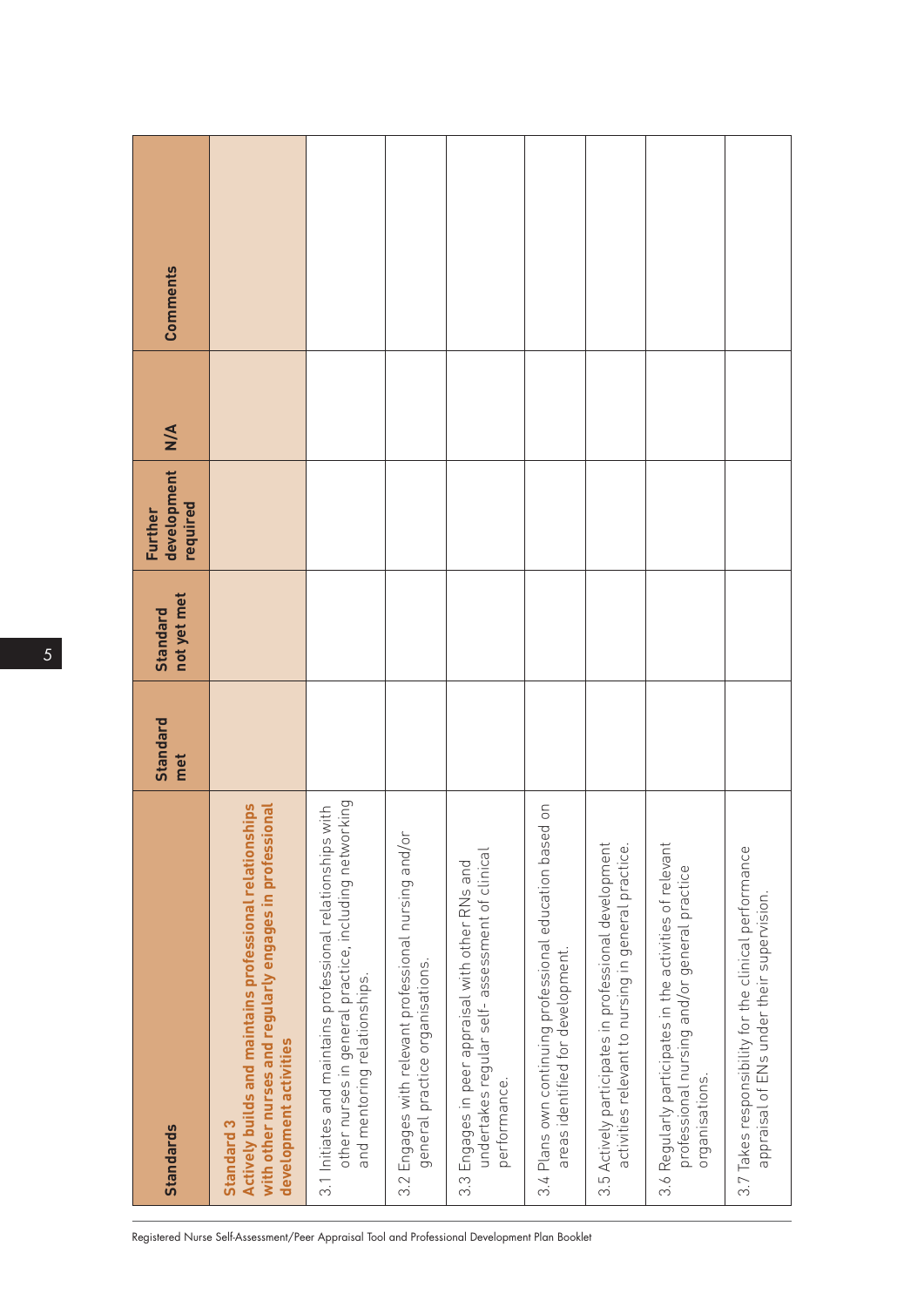| <b>Comments</b>                    |                                                                                                  |                                                                                                                                                     |                                                                                           |                                                                                   |                                                                                                                              |                                                                                          |                                                                                                  |
|------------------------------------|--------------------------------------------------------------------------------------------------|-----------------------------------------------------------------------------------------------------------------------------------------------------|-------------------------------------------------------------------------------------------|-----------------------------------------------------------------------------------|------------------------------------------------------------------------------------------------------------------------------|------------------------------------------------------------------------------------------|--------------------------------------------------------------------------------------------------|
| $\frac{4}{5}$                      |                                                                                                  |                                                                                                                                                     |                                                                                           |                                                                                   |                                                                                                                              |                                                                                          |                                                                                                  |
| development<br>required<br>Further |                                                                                                  |                                                                                                                                                     |                                                                                           |                                                                                   |                                                                                                                              |                                                                                          |                                                                                                  |
| not yet met<br><b>Standard</b>     |                                                                                                  |                                                                                                                                                     |                                                                                           |                                                                                   |                                                                                                                              |                                                                                          |                                                                                                  |
| <b>Standard</b><br>met             |                                                                                                  |                                                                                                                                                     |                                                                                           |                                                                                   |                                                                                                                              |                                                                                          |                                                                                                  |
| <b>Standards</b>                   | development with ENs under their supervision.<br>3.8 Discusses and plans continuing professional | facilitating orientation to general practice and<br>3.9 Leads networks of nurses in general practice,<br>networking and/or mentoring relationships. | 3.10 Acts as a mentor or professional role model for other<br>nurses in general practice. | 3.11 Undertakes and facilitates peer appraisal of nursing<br>in general practice. | 3.12 Critically reflects on own clinical performance and<br>actively seeks external critical review of clinical<br>practice. | 3.13 Contributes to the professional development of other<br>nurses in general practice. | 3.14 Participates in the delivery of local continuing<br>professional development opportunities. |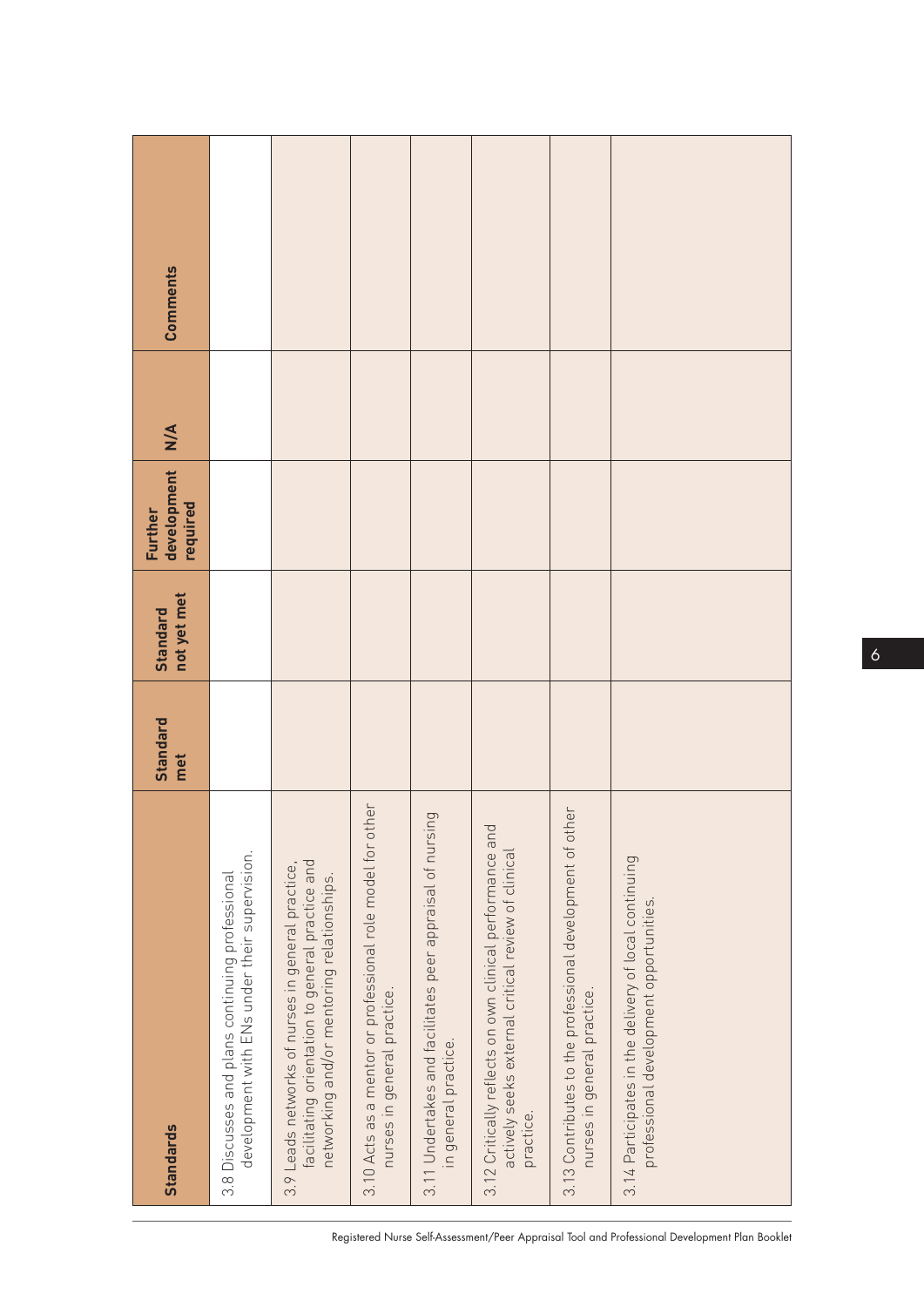| <b>Standards</b>                                                                                                                                                                                               | <b>Standard</b><br>met | not yet met<br><b>Standard</b> | development<br>required<br>Further | $\frac{4}{5}$ | Comments |
|----------------------------------------------------------------------------------------------------------------------------------------------------------------------------------------------------------------|------------------------|--------------------------------|------------------------------------|---------------|----------|
| Advocates for the role of nursing in general practice<br>Standard 4                                                                                                                                            |                        |                                |                                    |               |          |
| practice, and the EN / RN role in general practice, to<br>the nursing profession, other health professionals,<br>4.1 Seeks opportunities to promote nursing in general<br>consumers and other relevant groups. |                        |                                |                                    |               |          |
| $\subset$<br>collaboration with other health professionals and<br>4.2 Develops the nursing role within general practice<br>consumers.                                                                          |                        |                                |                                    |               |          |
| 4.3 Seeks opportunities to raise the profile of the nursing<br>profession and its role in general practice within the<br>broader community.                                                                    |                        |                                |                                    |               |          |
| or national groups to inform and advocate for nursing<br>4.4 Works in collaboration with local, State/Territory and/<br>in general practice and contribute to workforce<br>planning.                           |                        |                                |                                    |               |          |
| 4.5 Participates in the generation of evidence to support<br>the effectiveness of nursing in general practice.                                                                                                 |                        |                                |                                    |               |          |
| for<br>4.6 Contributes to the development of business cases<br>nursing in general practice.                                                                                                                    |                        |                                |                                    |               |          |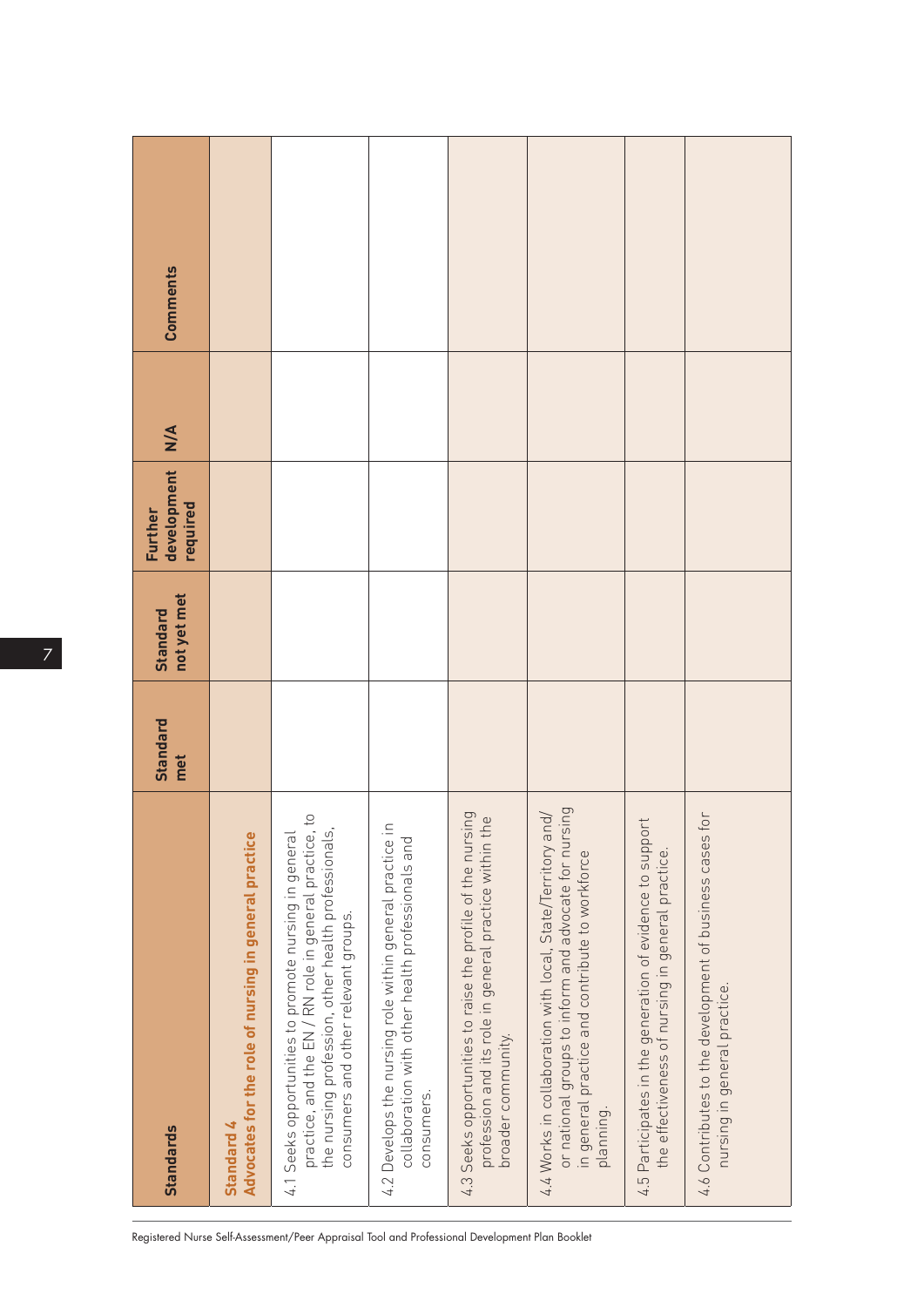| Comments<br>$\frac{4}{\pi}$<br>development<br>required<br>Further<br>not yet met<br><b>Standard</b><br><b>Standard</b><br>met |                                              |                                                                                                                       |                                                                      |                                               |                                                    |                                                         | the                                                                                                      |                                                                                        |                                                                                                         |
|-------------------------------------------------------------------------------------------------------------------------------|----------------------------------------------|-----------------------------------------------------------------------------------------------------------------------|----------------------------------------------------------------------|-----------------------------------------------|----------------------------------------------------|---------------------------------------------------------|----------------------------------------------------------------------------------------------------------|----------------------------------------------------------------------------------------|---------------------------------------------------------------------------------------------------------|
| <b>Standards</b>                                                                                                              | Demontrates Nursing Leadership<br>Standard 5 | 5.1 Provides collegial support and works in collaboration<br>with other RNs and the broader general practice<br>team. | 5.2 Undertakes mentoring of students and less<br>experienced nurses. | 5.3 Provides professional mentorship for ENs. | 5.4 Appropriately delegates clinical tasks to ENs. | 5.5 Provides clinical leadership to non-clinical staff. | 5.6 Is accountable and takes responsibility for leading<br>delivery of nursing care within the Practice. | 5.7 Within the nursing scope of practice, provides support<br>to GP/s and Registrar/s. | 5.8 Considers own wellbeing and fitness to practice and<br>that of others in the general practice team. |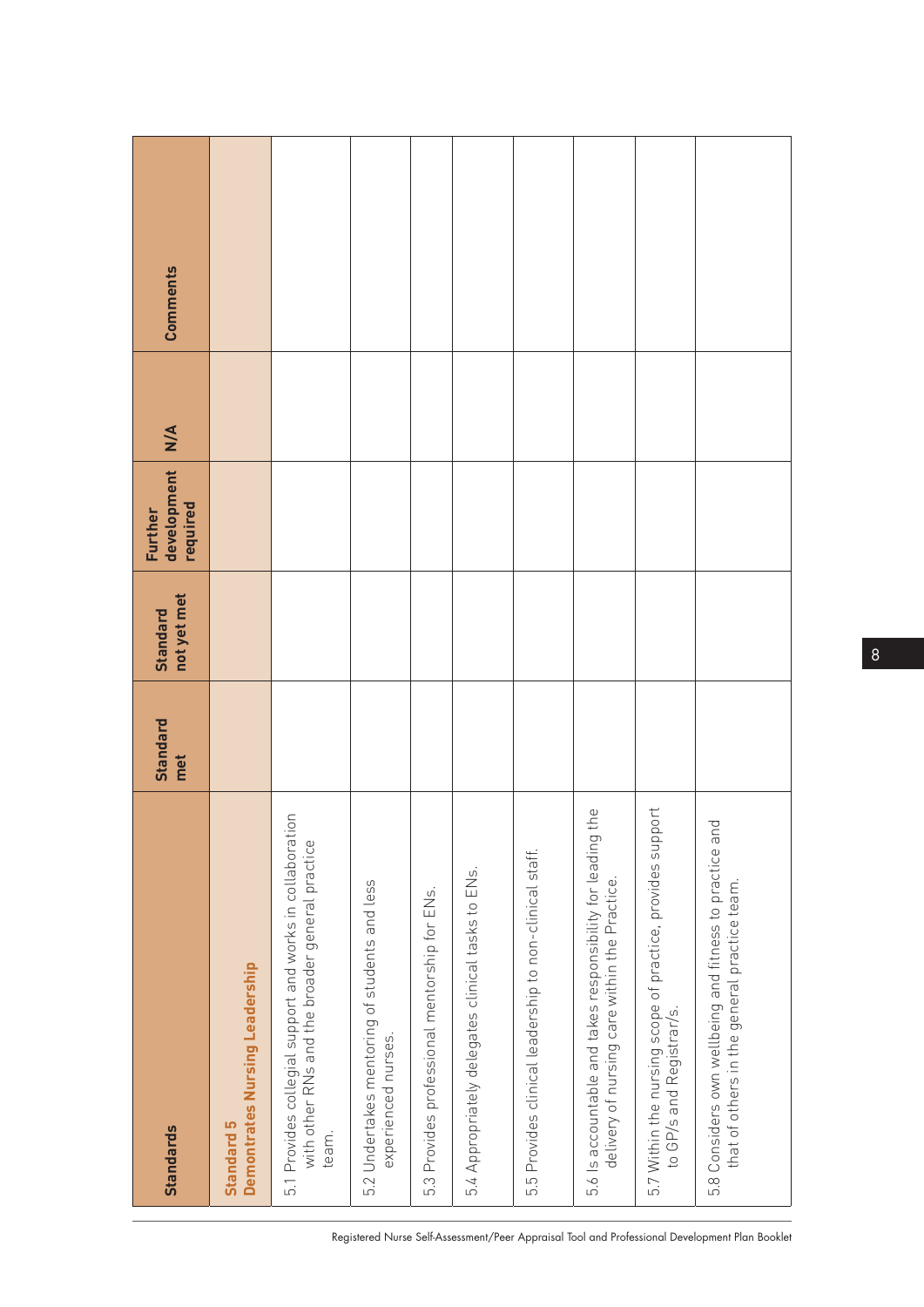| <b>Standards</b>                                                                                                                                                      | <b>Standard</b><br>met | not yet met<br><b>Standard</b> | development<br>required<br>Further | $\frac{4}{5}$ | Comments |
|-----------------------------------------------------------------------------------------------------------------------------------------------------------------------|------------------------|--------------------------------|------------------------------------|---------------|----------|
| within nursing and/or general practice groups at a<br>5.9 Demonstrates involvement in leadership activities<br>local level.                                           |                        |                                |                                    |               |          |
| 5.10 Participates in the strategic planning of nursing<br>services within the Practice.                                                                               |                        |                                |                                    |               |          |
| evaluation activities or research within the Practice.<br>5.11 Identifies and seeks opportunities for funding or<br>additional resources to support service delivery, |                        |                                |                                    |               |          |
| 5.12 Acts as a nurse consultant in areas of particular<br>clinical expertise.                                                                                         |                        |                                |                                    |               |          |
| 5.13 Demonstrates involvement in leadership activities<br>within nursing and/or general practice groups at a<br>State/Territory and/or National level.                |                        |                                |                                    |               |          |
| 5.14 Actively promotes health, wellbeing and fitness to<br>practice amongst the nursing and general practice<br>team.                                                 |                        |                                |                                    |               |          |
|                                                                                                                                                                       |                        |                                |                                    |               |          |
| Demonstrates the knowledge and skills to provide safe,<br>effective and evidence- based nursing care.<br>Standard 6                                                   |                        |                                |                                    |               |          |
| 6.1 Articulates an understanding of evidence- based<br>practice and its application within nursing.                                                                   |                        |                                |                                    |               |          |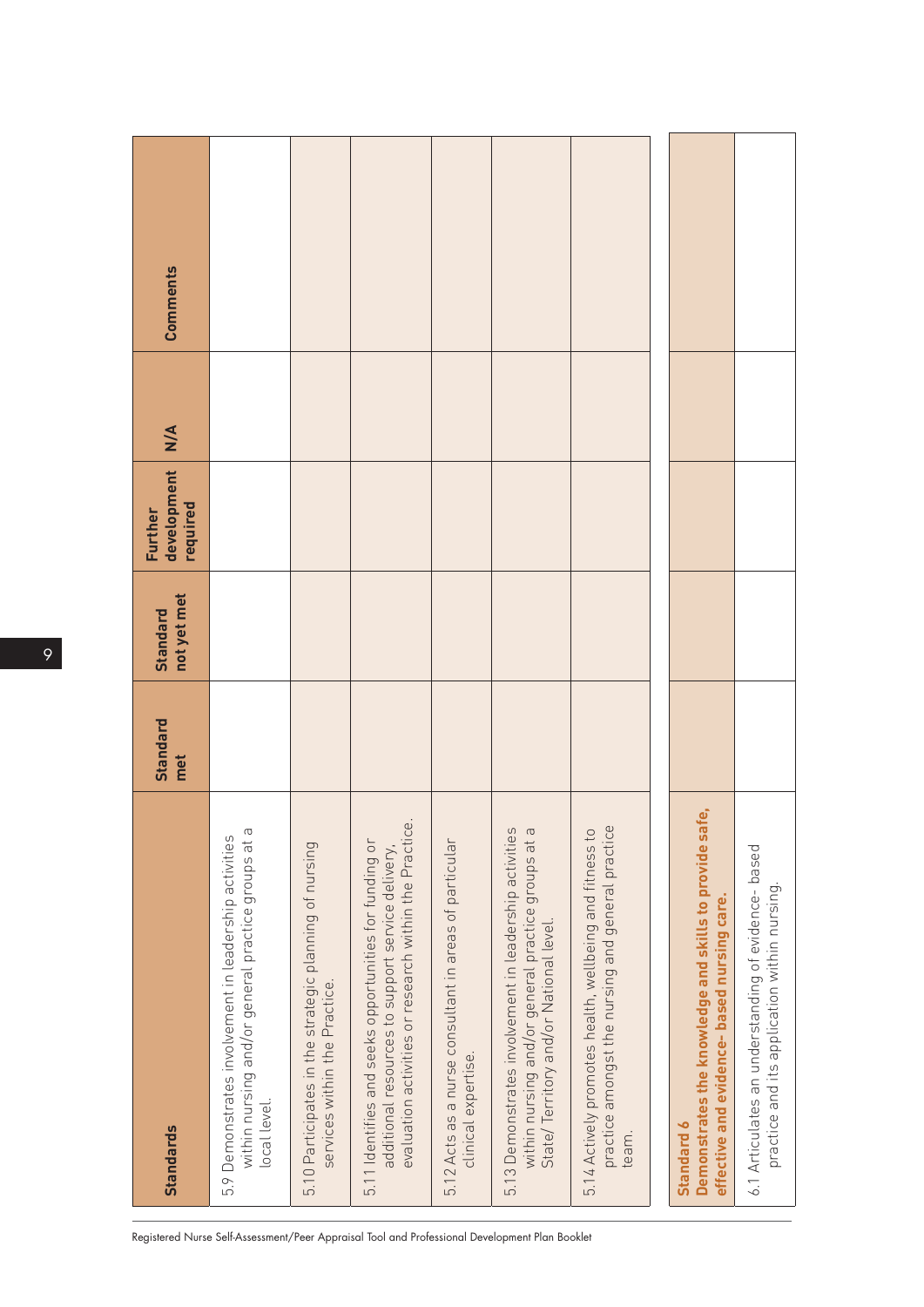| <b>Standards</b>                                                                                                                                                    | <b>Standard</b><br>met | not yet met<br><b>Standard</b> | development<br>required<br>Further | $\frac{4}{5}$ | Comments |
|---------------------------------------------------------------------------------------------------------------------------------------------------------------------|------------------------|--------------------------------|------------------------------------|---------------|----------|
| 6.2 Articulates a knowledge base appropriate to support<br>the provision of evidence- based nursing care within<br>the RN scope of practice.                        |                        |                                |                                    |               |          |
| the<br>6.3 Adapts theoretical knowledge and clinical skills to<br>individual and Practice population.                                                               |                        |                                |                                    |               |          |
| to undertake nursing care within the RN scope of<br>6.4 Uses comprehensive clinical skills and reasoning<br>practice.                                               |                        |                                |                                    |               |          |
| ð<br>6.5 Demonstrates clinical reasoning in the application<br>clinical guidelines to nursing care.                                                                 |                        |                                |                                    |               |          |
| 6.6 Articulates a broad knowledge of health needs and<br>general practice nursing care across the lifespan.                                                         |                        |                                |                                    |               |          |
| 6.7 Using evidence-based principles, evaluates the<br>ongoing care requirements of consumers.                                                                       |                        |                                |                                    |               |          |
| 6.8 Recognises when a clinical issue is outside their scope<br>GPs<br>of practice and refers appropriately to other RNs,<br>or other relevant health professionals. |                        |                                |                                    |               |          |
| 6.9 Critically evaluates relevant clinical guidelines and/or<br>primary research to inform nursing care.                                                            |                        |                                |                                    |               |          |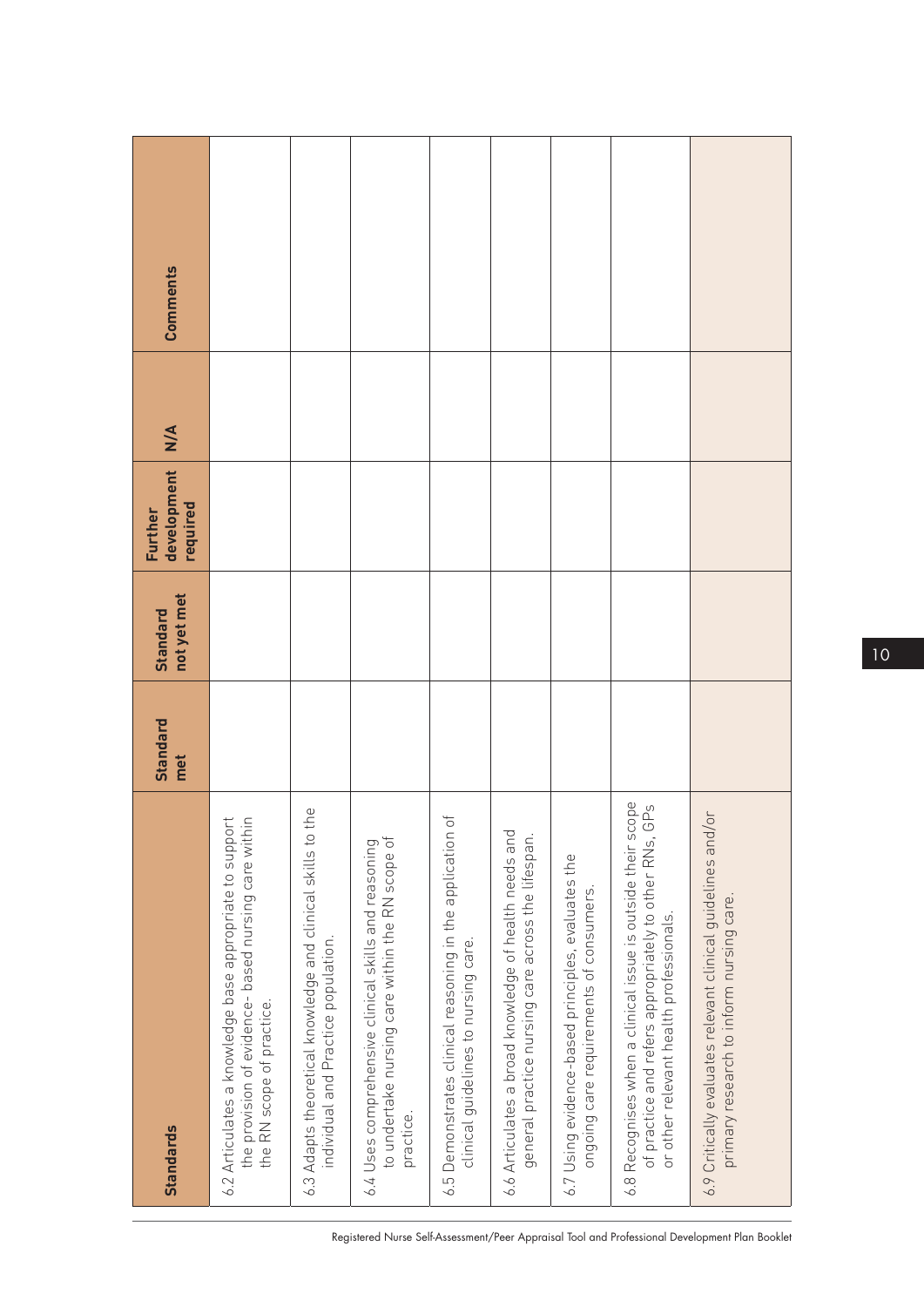| <b>Standards</b>                                                                                                                                                           | <b>Standard</b><br>met | not yet met<br><b>Standard</b> | development<br>required<br>Further | $\frac{4}{\pi}$ | Comments |
|----------------------------------------------------------------------------------------------------------------------------------------------------------------------------|------------------------|--------------------------------|------------------------------------|-----------------|----------|
| based on evidence and explores the available evidence<br>6.10 Identifies areas of practice that are not currently<br>to guide practice.                                    |                        |                                |                                    |                 |          |
| 6.11 Safely, effectively and appropriately provides expert<br>clinical care relevant to the individual consumer.                                                           |                        |                                |                                    |                 |          |
| diverse range of health issues encountered within<br>pathophysiology behind, and management of, the<br>6.12 Expresses high level understanding of the<br>general practice. |                        |                                |                                    |                 |          |
| 6.13 Supports activities to evaluate the translation of<br>evidence into practice.                                                                                         |                        |                                |                                    |                 |          |
| initiatives and processes, to members of the general<br>6.14 Provides education relating to evidence- based<br>practice team.                                              |                        |                                |                                    |                 |          |
|                                                                                                                                                                            |                        |                                |                                    |                 |          |
| Undertakes nursing assessment and plans ongoing care<br>Standard <sub>7</sub>                                                                                              |                        |                                |                                    |                 |          |
| assessment tools to evaluate current health status<br>7.1 Appropriately and accurately uses validated<br>and/or risk of developing disease.                                |                        |                                |                                    |                 |          |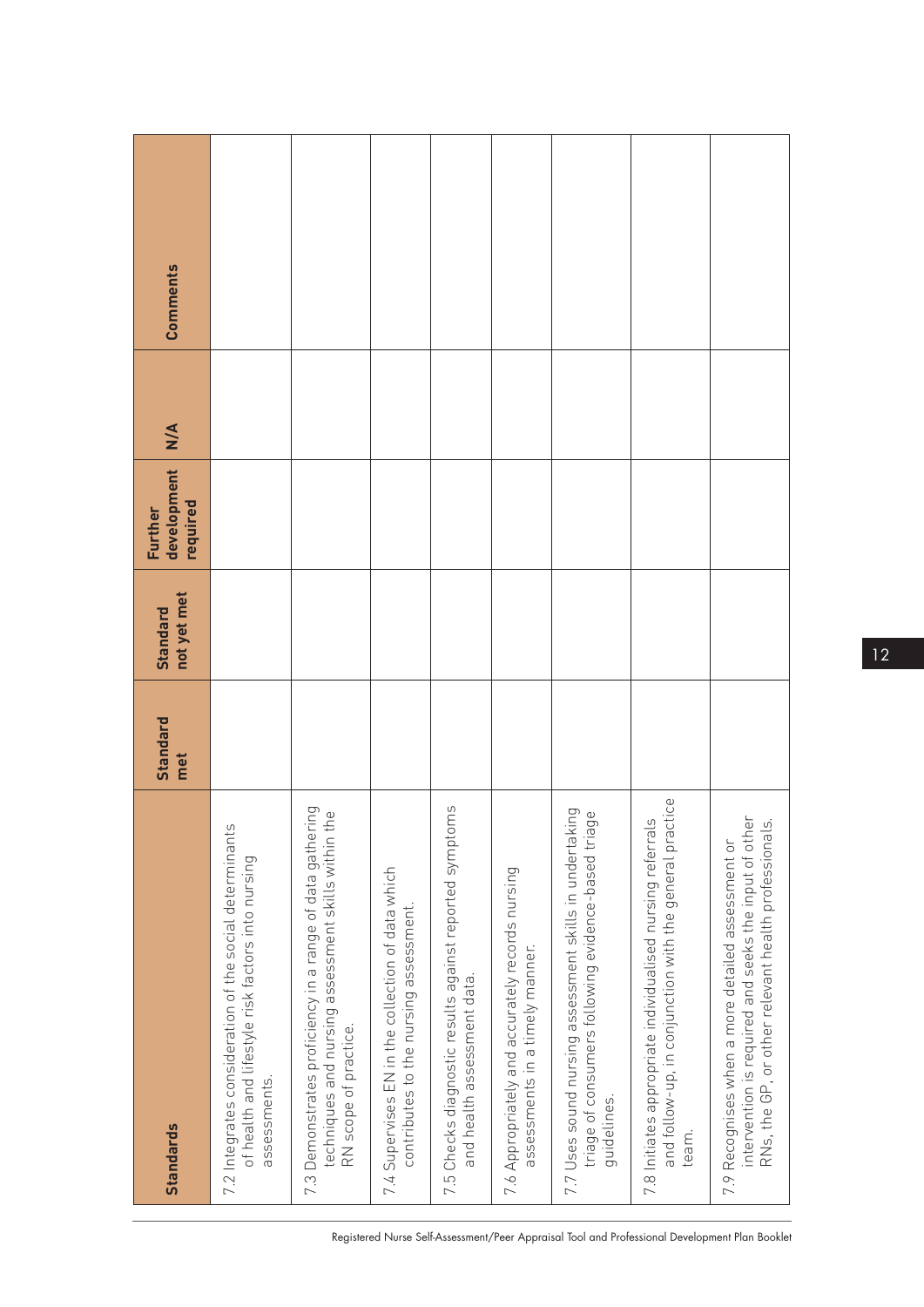| <b>Standards</b>                                                                                                                                                          | <b>Standard</b><br>met | not yet met<br><b>Standard</b> | development<br>required<br>Further | $\frac{4}{5}$ | Comments |
|---------------------------------------------------------------------------------------------------------------------------------------------------------------------------|------------------------|--------------------------------|------------------------------------|---------------|----------|
| 7.10 Provides appropriate handover to ensure continuity of<br>care.                                                                                                       |                        |                                |                                    |               |          |
| 7.11 Demonstrates proficiency in a range of advanced<br>health assessment skills within the RN scope of<br>practice.                                                      |                        |                                |                                    |               |          |
| 7.12 Effectively and appropriately uses advanced health<br>assessment skills to evaluate health status and/or<br>risk of developing disease.                              |                        |                                |                                    |               |          |
| 7.13 Accurately interprets the findings of diagnostic tests<br>within the scope of RN practice.                                                                           |                        |                                |                                    |               |          |
| ŗΘ<br>7.14 Integrates the findings from validated assessment<br>tools and diagnostic tests with health assessment<br>information to develop an individualised plan of car |                        |                                |                                    |               |          |
|                                                                                                                                                                           |                        |                                |                                    |               |          |
| promotion and preventive care relevant to the Practice<br>Effectively implements evidence-based health<br>community<br>Standard 8                                         |                        |                                |                                    |               |          |
| evidence- based health promotion and preventive care<br>in general practice within the RN scope of practice<br>8.1 Recognises and understands the importance of           |                        |                                |                                    |               |          |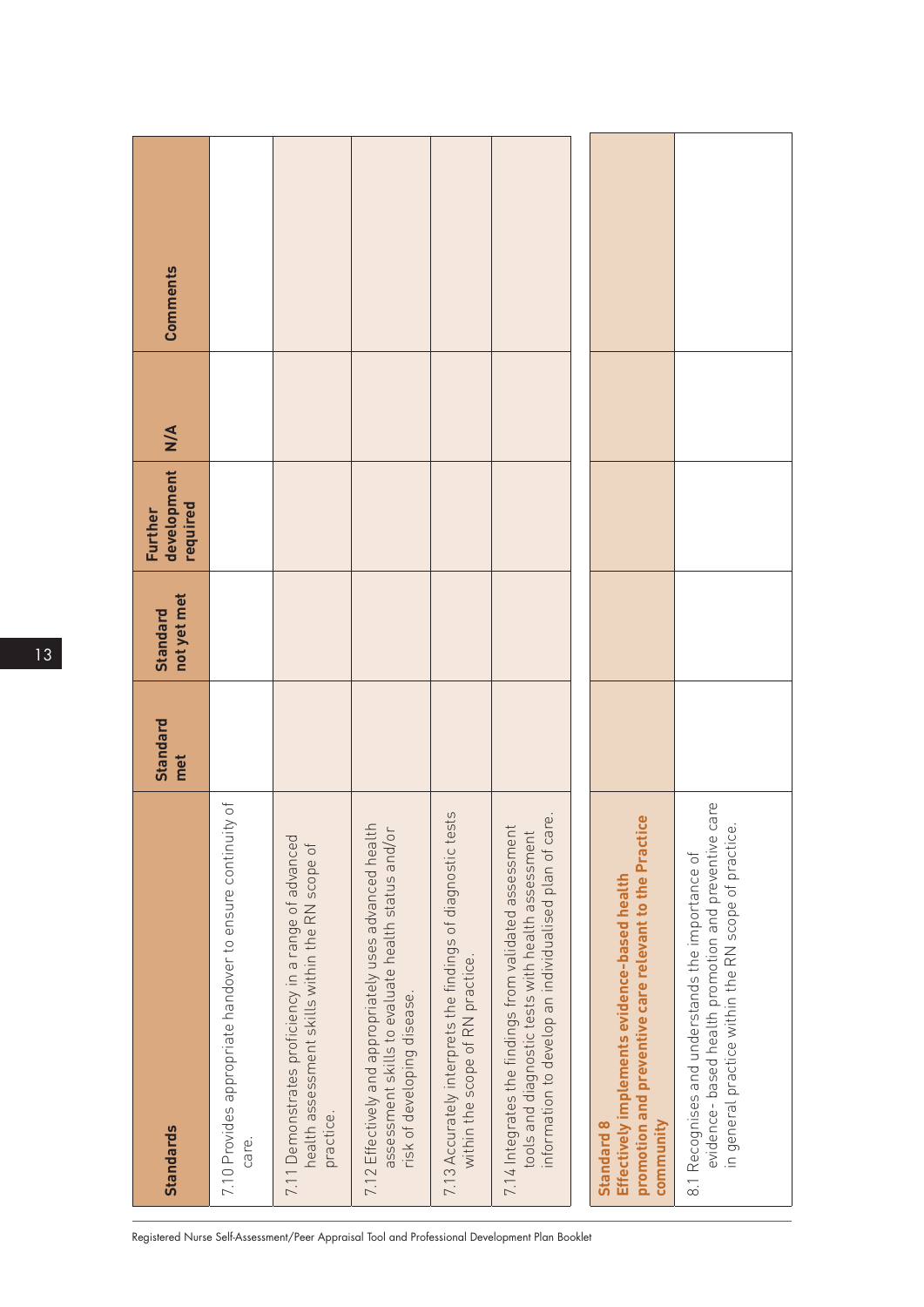| Comments                                                   |                                                                                                                                                           |                                                                                                                             |                                                                                                                    |                                                                                      |                                                                                                                                                                                     |                                                                                                                                                                                                                                                                                                                                    |                                                                                                                                 |
|------------------------------------------------------------|-----------------------------------------------------------------------------------------------------------------------------------------------------------|-----------------------------------------------------------------------------------------------------------------------------|--------------------------------------------------------------------------------------------------------------------|--------------------------------------------------------------------------------------|-------------------------------------------------------------------------------------------------------------------------------------------------------------------------------------|------------------------------------------------------------------------------------------------------------------------------------------------------------------------------------------------------------------------------------------------------------------------------------------------------------------------------------|---------------------------------------------------------------------------------------------------------------------------------|
| $\frac{4}{5}$<br>development<br>required<br><b>Further</b> |                                                                                                                                                           |                                                                                                                             |                                                                                                                    |                                                                                      |                                                                                                                                                                                     |                                                                                                                                                                                                                                                                                                                                    |                                                                                                                                 |
| not yet met<br>Standard                                    |                                                                                                                                                           |                                                                                                                             |                                                                                                                    |                                                                                      |                                                                                                                                                                                     |                                                                                                                                                                                                                                                                                                                                    |                                                                                                                                 |
| <b>Standard</b><br>met                                     |                                                                                                                                                           |                                                                                                                             |                                                                                                                    |                                                                                      |                                                                                                                                                                                     |                                                                                                                                                                                                                                                                                                                                    |                                                                                                                                 |
| <b>Standards</b>                                           | care<br>evidence-based health promotion and preventive<br>8.2 Identifies, prioritises and develops strategies for<br>relevant to the Practice population. | promotion and preventive care within the RN scope of<br>8.3 Demonstrates proficiency in the delivery of health<br>practice. | 8.4 Identifies and sources appropriate resources to<br>support health promotion and preventive care<br>activities. | 8.5 Identifies and implements relevant opportunistic<br>health screening activities. | team to identify new opportunities for the Practice to<br>undertake health promotion and/or preventive care<br>8.6 Collaborates with members of the general practice<br>activities. | practice team, to <del>ensure entity</del><br>and preventive care is evidence-based, consistently<br>and preventive care is evidence-based, consistently<br>leral<br>8.7 Establishes systems, in collaboration with the gen<br>delivered and regularly evaluated, across the Pra<br>practice team, to ensure that health promotion | population specific needs for health promotion and/ or<br>8.8 Identifies and plans nursing services to meet<br>preventive care. |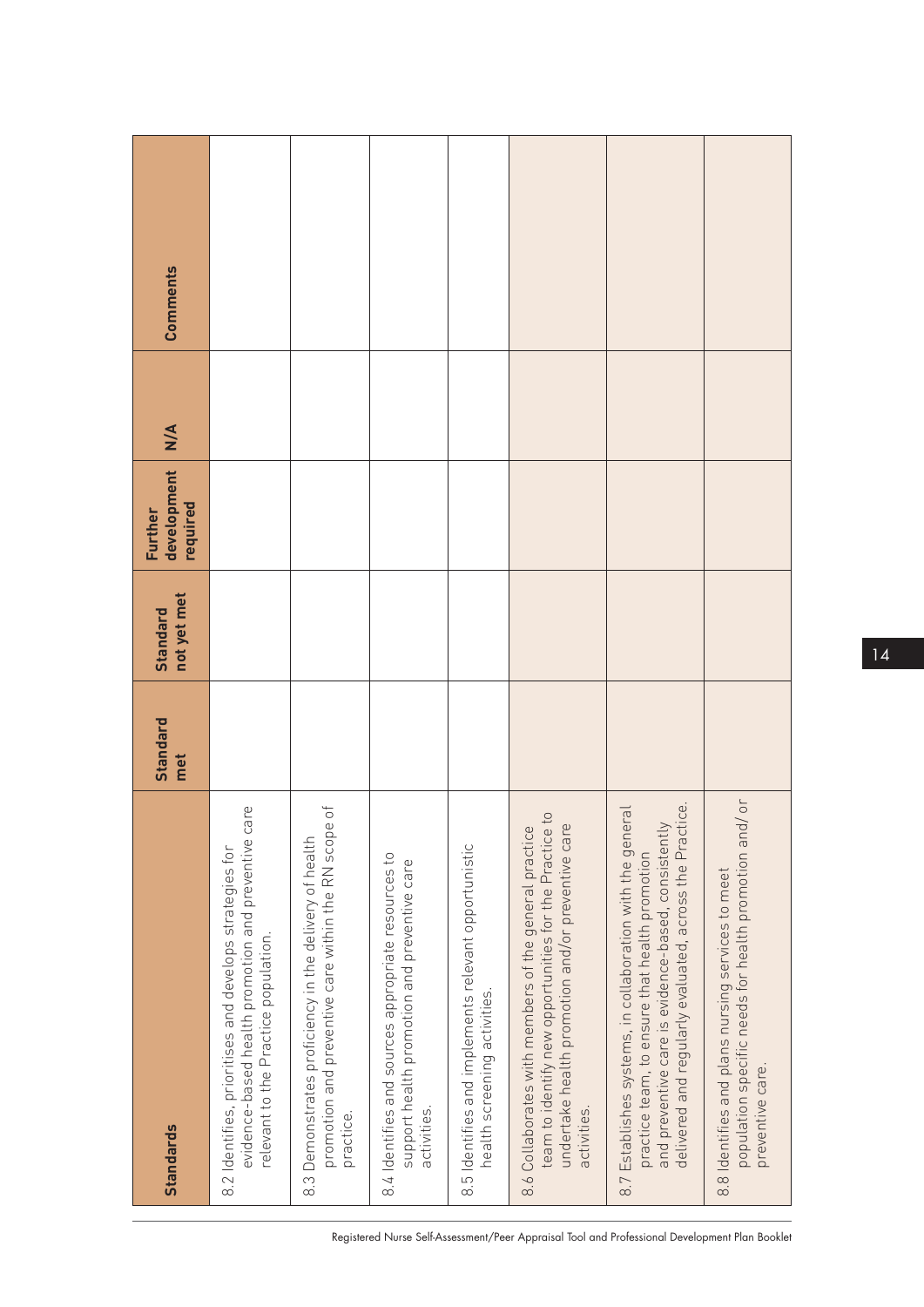| <b>Standards</b>                                                                                                                                 | Standard<br>met | not yet met<br><b>Standard</b> | development<br>required<br>Further | $\frac{4}{\pi}$ | Comments |
|--------------------------------------------------------------------------------------------------------------------------------------------------|-----------------|--------------------------------|------------------------------------|-----------------|----------|
| $\overline{\mathbb{Q}}$<br>opportunistic health screening programs across th<br>8.9 Designs and implements relevant, evidence-based<br>practice. |                 |                                |                                    |                 |          |
| Empowers and advocates for consumers<br><b>Standard 9</b>                                                                                        |                 |                                |                                    |                 |          |
| 9.1 Advocates for individual consumers within the RN<br>scope of practice.                                                                       |                 |                                |                                    |                 |          |
| 9.2 Has a broad understanding of situations where<br>advocacy is required in general practice.                                                   |                 |                                |                                    |                 |          |
| consumers to be active participants in their own<br>9.3 Provides education and support to encourage<br>health care.                              |                 |                                |                                    |                 |          |
| recognises their individual circumstances, needs and<br>9.4 Practises in a way that empowers consumers and<br>values.                            |                 |                                |                                    |                 |          |
| 9.5 Identifies mechanisms for affordable health care and<br>informs people about how these services can be<br>accessed.                          |                 |                                |                                    |                 |          |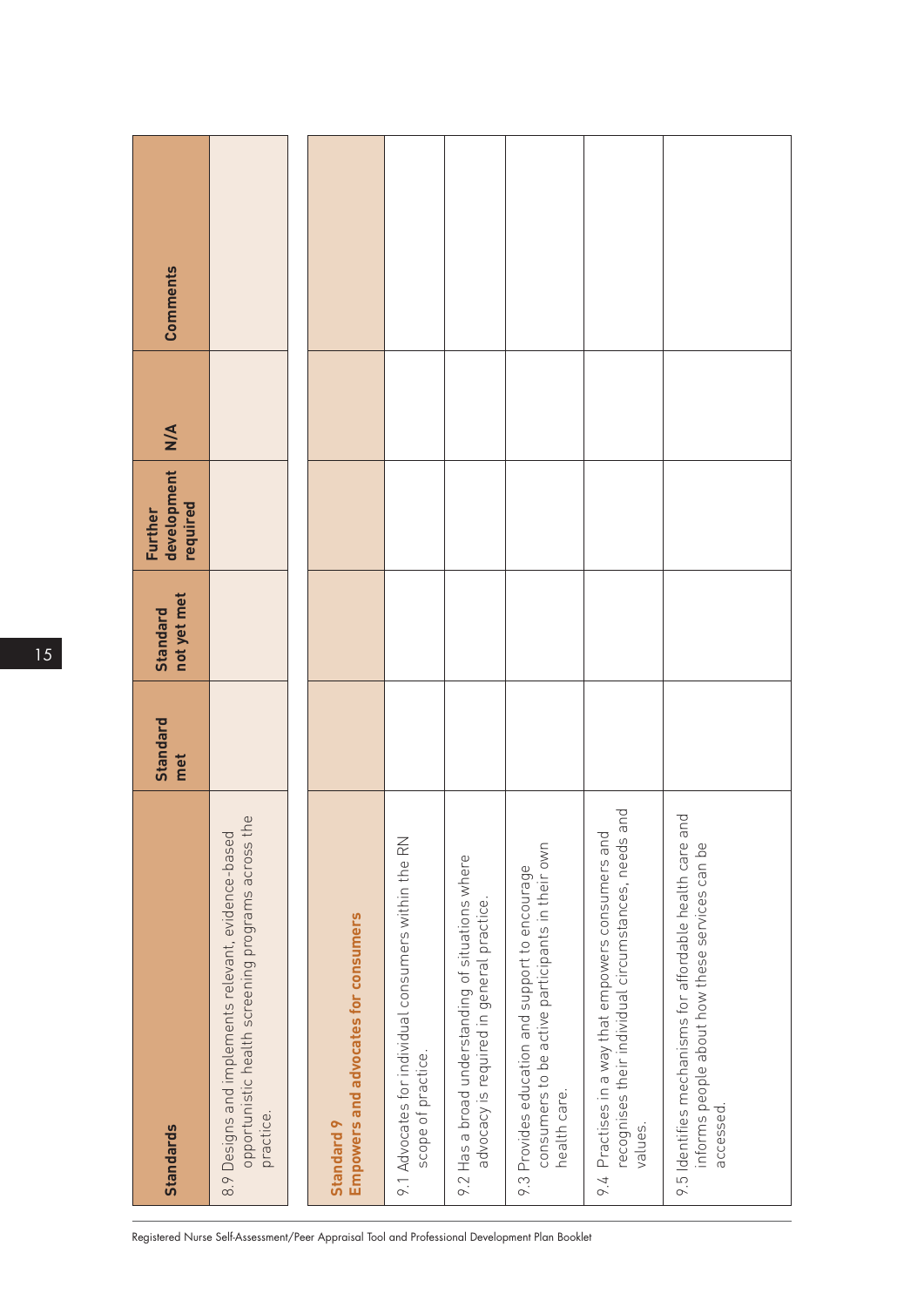| assists consumers to engage with relevant service<br>9.6 Understands access to local support services and<br>providers.                                                                                                                                                 |  |  |  |
|-------------------------------------------------------------------------------------------------------------------------------------------------------------------------------------------------------------------------------------------------------------------------|--|--|--|
| human and material resources where required.<br>9.7 Facilitates appropriate access for consumers to                                                                                                                                                                     |  |  |  |
| 9.8 Encourages consumers to seek support from family<br>and/or support persons as appropriate.                                                                                                                                                                          |  |  |  |
| 9.9 Advocates for the needs of the Practice population with<br>external groups, including service providers, councils<br>and other health professionals.                                                                                                                |  |  |  |
| external groups, including service providers, councils<br>9.10 Supports consumers to raise relevant issues with<br>and other health professionals.                                                                                                                      |  |  |  |
| 9.11 Takes a risk based approach in advocating for and<br>empowering consumers.                                                                                                                                                                                         |  |  |  |
|                                                                                                                                                                                                                                                                         |  |  |  |
| facilitates a safe, respectful and inclusive environment<br>Understands diversity in the Practice community and<br>Standard 10                                                                                                                                          |  |  |  |
| status, physical or mental capacity, values or beliefs<br>10.1 Demonstrates respect for consumers regardless o<br>sexual orientation, gender identity, socio-economic<br>their native language, cultural/ethnic background,<br>in the delivery of primary nursing care. |  |  |  |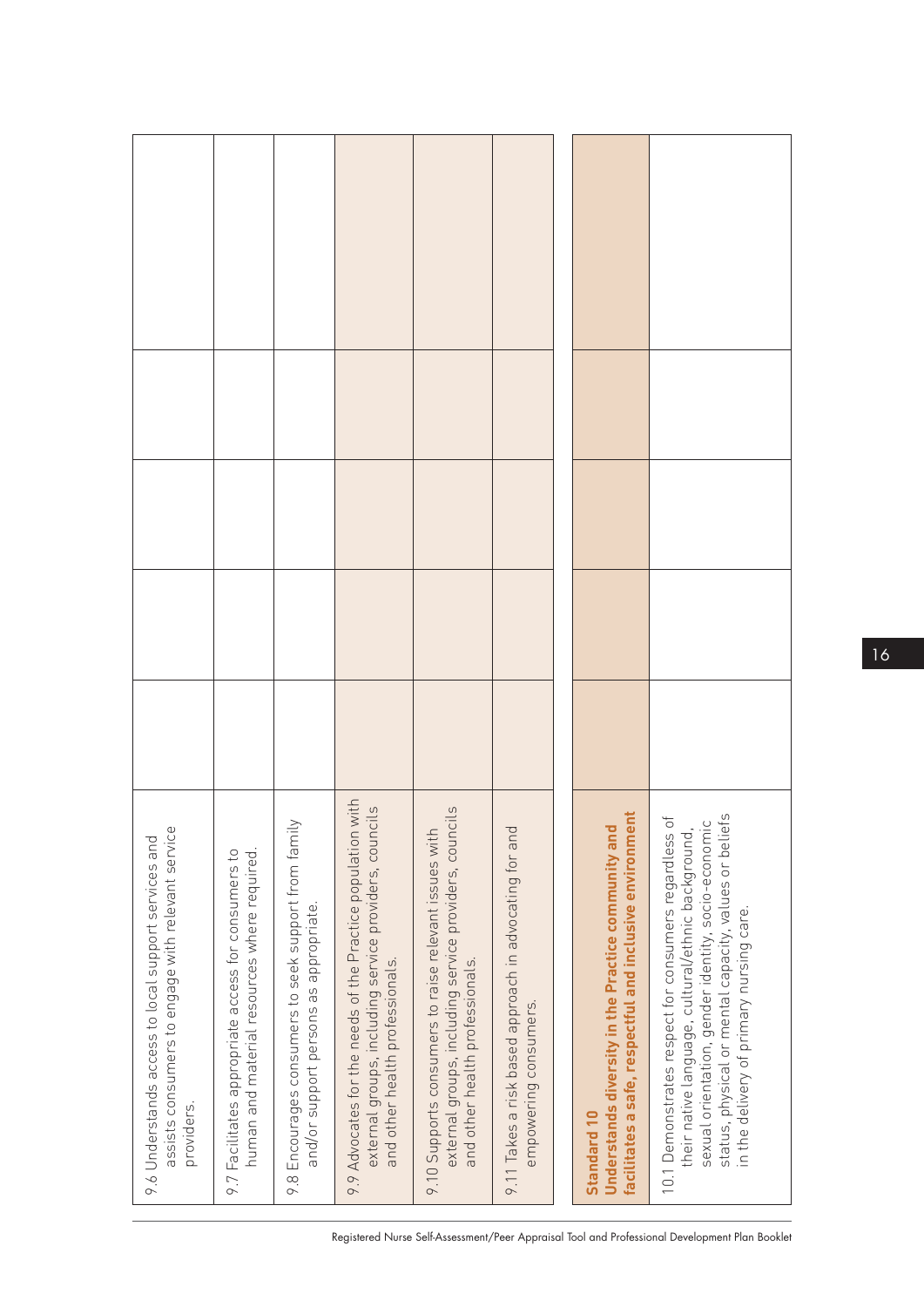| <b>Standards</b>                                                                                                                                                                       | <b>Standard</b><br>met | not yet met<br>Standard | development<br>required<br>Further | $\frac{4}{5}$ | Comments |
|----------------------------------------------------------------------------------------------------------------------------------------------------------------------------------------|------------------------|-------------------------|------------------------------------|---------------|----------|
| safe manner for Aboriginal and Torres Strait Islander<br>10.2 Provides nursing care in a respectful and culturally<br>peoples.                                                         |                        |                         |                                    |               |          |
| 10.3 Recognises and respects the impact of diversity on<br>consumers accessing primary care services                                                                                   |                        |                         |                                    |               |          |
| adaption of service delivery within the Practice to<br>10.4 Identifies the needs of individual consumers and<br>specific groups within the Practice and leads the<br>meet these needs. |                        |                         |                                    |               |          |
| 10.5 Implements programs to actively engage with diverse<br>groups within the Practice community.                                                                                      |                        |                         |                                    |               |          |
| 10.6 Identifies potential barriers to accessing the Practice<br>by local diverse groups.                                                                                               |                        |                         |                                    |               |          |
| 10.7 Takes a leadership role in developing a professional<br>relationship with diverse groups in the local<br>community                                                                |                        |                         |                                    |               |          |
| and<br>the<br>10.8 Works with diverse groups to develop, implement<br>evaluate specific programs to engage them within<br>Practice community.                                          |                        |                         |                                    |               |          |
| 10.9 Promotes access to general practice services by<br>diverse groups in the local community.                                                                                         |                        |                         |                                    |               |          |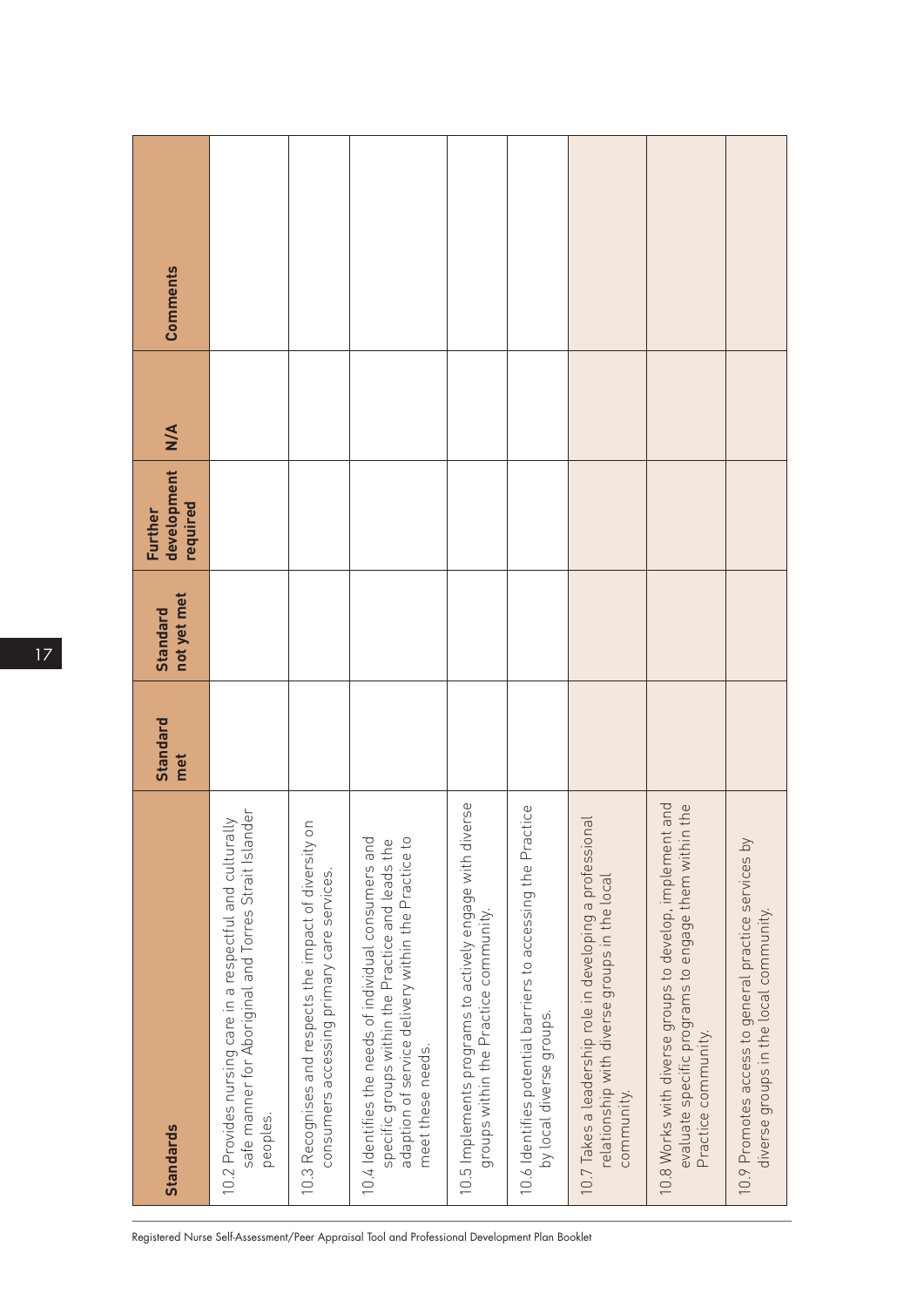| <b>Standards</b>                                                                                                                                        | <b>Standard</b><br>met | not yet met<br><b>Standard</b> | development<br>required<br>Further | $\frac{4}{5}$ | Comments |
|---------------------------------------------------------------------------------------------------------------------------------------------------------|------------------------|--------------------------------|------------------------------------|---------------|----------|
| 10.10 Creates and/or provides resources that specifically<br>meet the needs of consumers from diverse groups.                                           |                        |                                |                                    |               |          |
| disrupt the provision of a safe, respectful and inclusive<br>10.11 Takes an active role in managing factors that seek to<br>environment.                |                        |                                |                                    |               |          |
| 10.12 Facilitates education for members of the general<br>practice team around the specific needs of relevant<br>diverse groups in the local community. |                        |                                |                                    |               |          |
|                                                                                                                                                         |                        |                                |                                    |               |          |
| Effectively delivers evidence-based health information<br>to improve health literacy and promote self-<br>management<br>Standard 11                     |                        |                                |                                    |               |          |
| 11.1 Assesses consumers' health literacy and<br>understanding of their health status.                                                                   |                        |                                |                                    |               |          |
| 11.2 Refers consumers to external agencies for support<br>related to health literacy or self- management.                                               |                        |                                |                                    |               |          |
| 11.3 Provides relevant, evidence-based health information<br>to consumers.                                                                              |                        |                                |                                    |               |          |
| resources to deliver health information to individual<br>11.4 Uses appropriate communication skills and<br>consumers.                                   |                        |                                |                                    |               |          |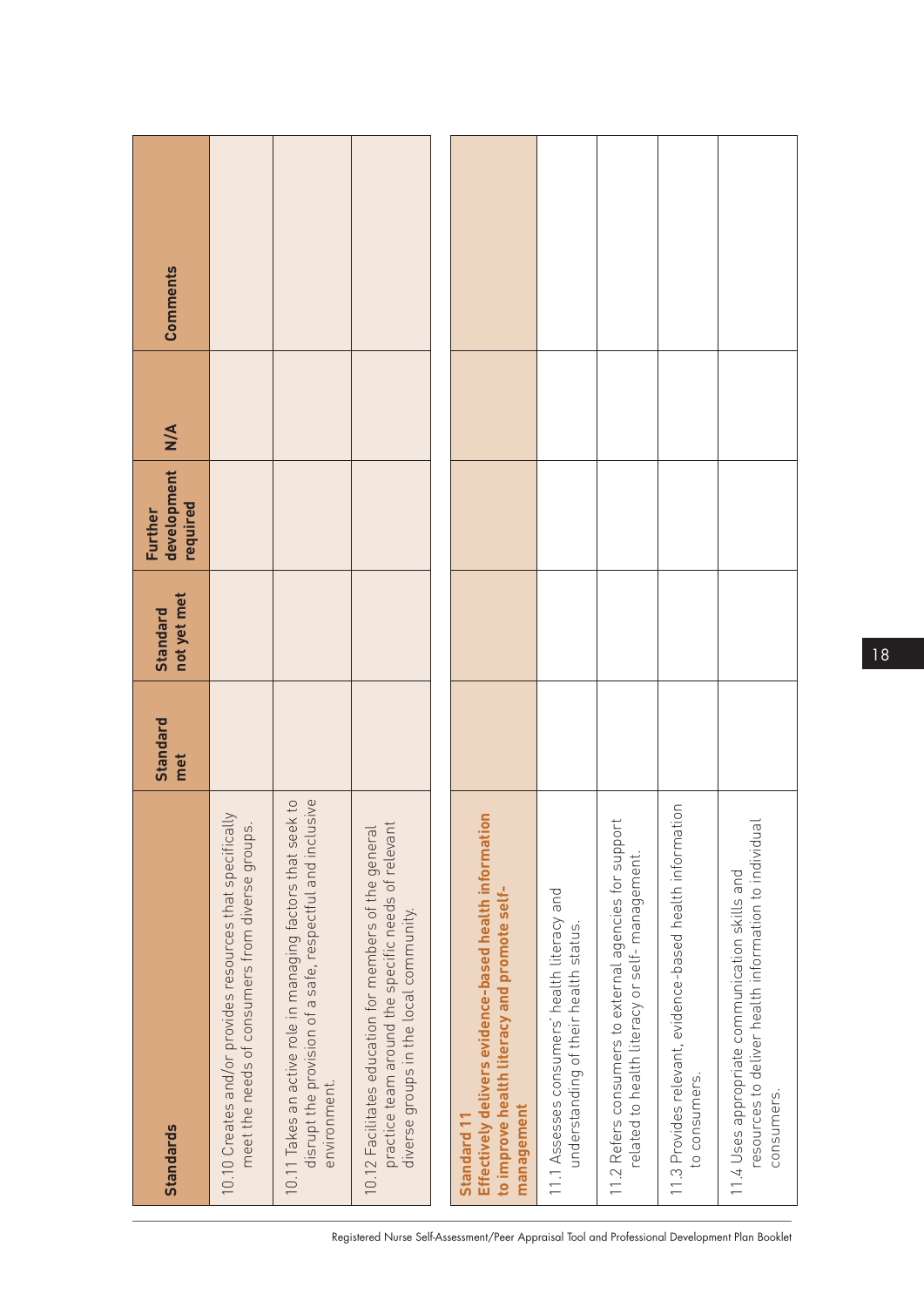| <b>Standards</b>                                                                                                                                                 | <b>Standard</b><br>met | not yet met<br><b>Standard</b> | development<br>required<br>Further | M/A | <b>Comments</b> |
|------------------------------------------------------------------------------------------------------------------------------------------------------------------|------------------------|--------------------------------|------------------------------------|-----|-----------------|
| 11.5 Tailors health information to the needs of individual<br>consumers.                                                                                         |                        |                                |                                    |     |                 |
| 11.6 Facilitates access to appropriate health information<br>resources.                                                                                          |                        |                                |                                    |     |                 |
| promote self-management within the delivery of<br>11.7 Actively implements strategies to facilitate and<br>nursing care.                                         |                        |                                |                                    |     |                 |
| 11.8 Develops education/self-management resources<br>relevant to the Practice community.                                                                         |                        |                                |                                    |     |                 |
| 11.9 Critically evaluates the strategies used by the nursing<br>$\overline{\mathrm{o}}$<br>team to facilitate health education and promotion<br>self-management. |                        |                                |                                    |     |                 |
| 11.10 Integrates evidence- based principles in the delivery<br>of health education and self-management support.                                                  |                        |                                |                                    |     |                 |
| or delivery of health education and consumer self-<br>11.11 Supports other nurses in the development and/<br>management.                                         |                        |                                |                                    |     |                 |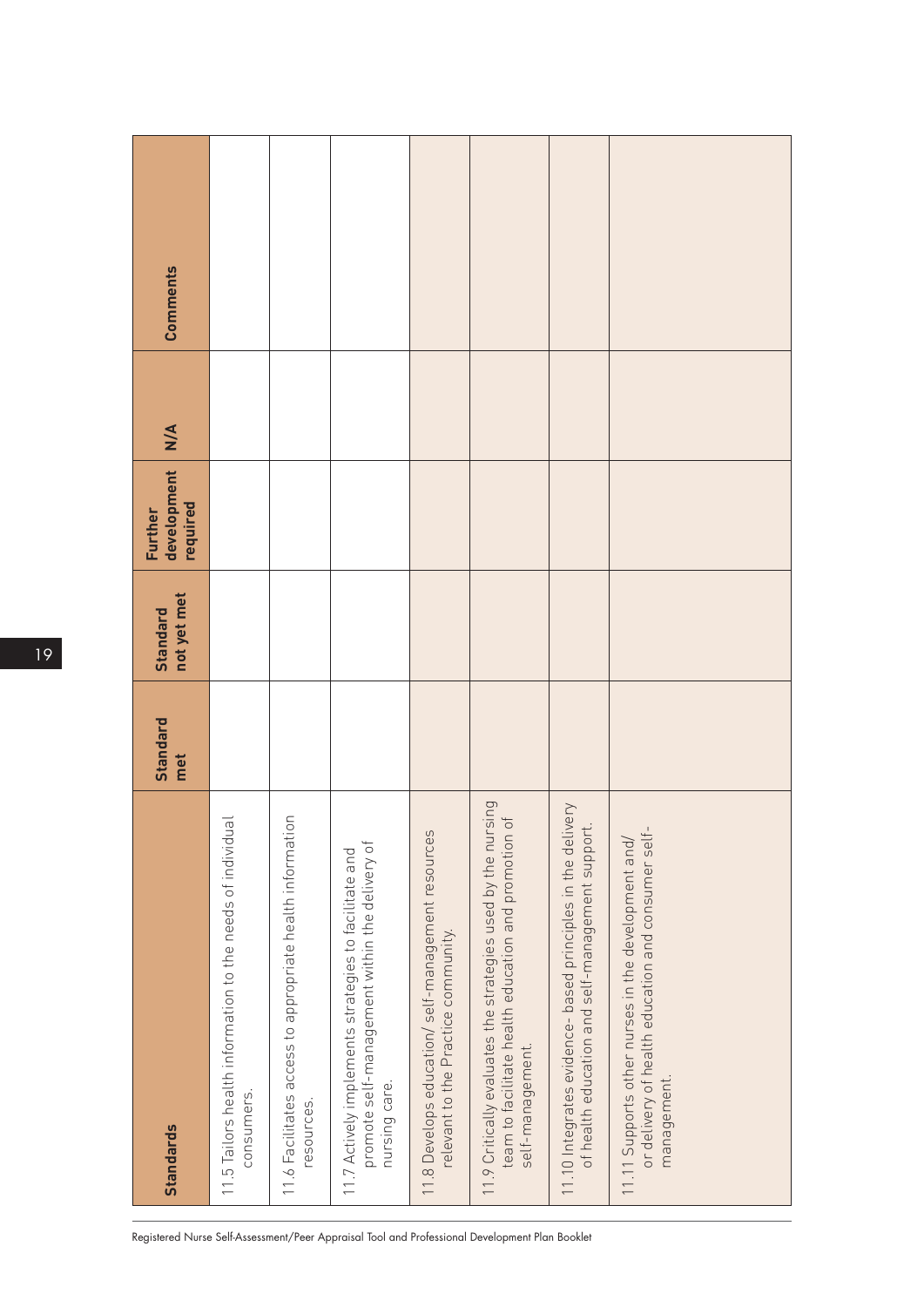| Comments<br>$\frac{4}{\pi}$<br>development |                                                                        |                                                                                                                                                         |                                                                                                                                |                                                                                                                                                                                            |                                                                                                                                           |                                                                                                                                           |                                                                                                                                                                          |
|--------------------------------------------|------------------------------------------------------------------------|---------------------------------------------------------------------------------------------------------------------------------------------------------|--------------------------------------------------------------------------------------------------------------------------------|--------------------------------------------------------------------------------------------------------------------------------------------------------------------------------------------|-------------------------------------------------------------------------------------------------------------------------------------------|-------------------------------------------------------------------------------------------------------------------------------------------|--------------------------------------------------------------------------------------------------------------------------------------------------------------------------|
| required<br>Further                        |                                                                        |                                                                                                                                                         |                                                                                                                                |                                                                                                                                                                                            |                                                                                                                                           |                                                                                                                                           |                                                                                                                                                                          |
| not yet met<br><b>Standard</b>             |                                                                        |                                                                                                                                                         |                                                                                                                                |                                                                                                                                                                                            |                                                                                                                                           |                                                                                                                                           |                                                                                                                                                                          |
| <b>Standard</b><br>met                     |                                                                        |                                                                                                                                                         |                                                                                                                                |                                                                                                                                                                                            |                                                                                                                                           |                                                                                                                                           |                                                                                                                                                                          |
| <b>Standards</b>                           | Evaluates the quality and effectiveness of nursing care<br>Standard 12 | puis.<br>quality of their individual clinical practice and nur<br>12.1 Regularly undertakes critical reflection on the<br>services within the Practice. | 12.2 Identifies, documents and acts on potential or actual<br>risk, near misses or safety breaches related to<br>nursing care. | supervision and other RNs around risk management,<br>12.3 Regularly communicates with the ENs under their<br>quality improvement opportunities and initiatives<br>related to nursing care. | care.<br>$\overline{c}$<br>12.4 Initiates and/or actively participates in activities<br>evaluate the quality and effectiveness of nursing | <b>eral</b><br>12.5 Communicates issues relating to nursing quality<br>and effectiveness to relevant members of the gen<br>practice team. | plan<br>potential or actual risk, near misses and/ or safety<br>breaches related to nursing care and develops a<br>12.6 Takes a leadership role in critically evaluating |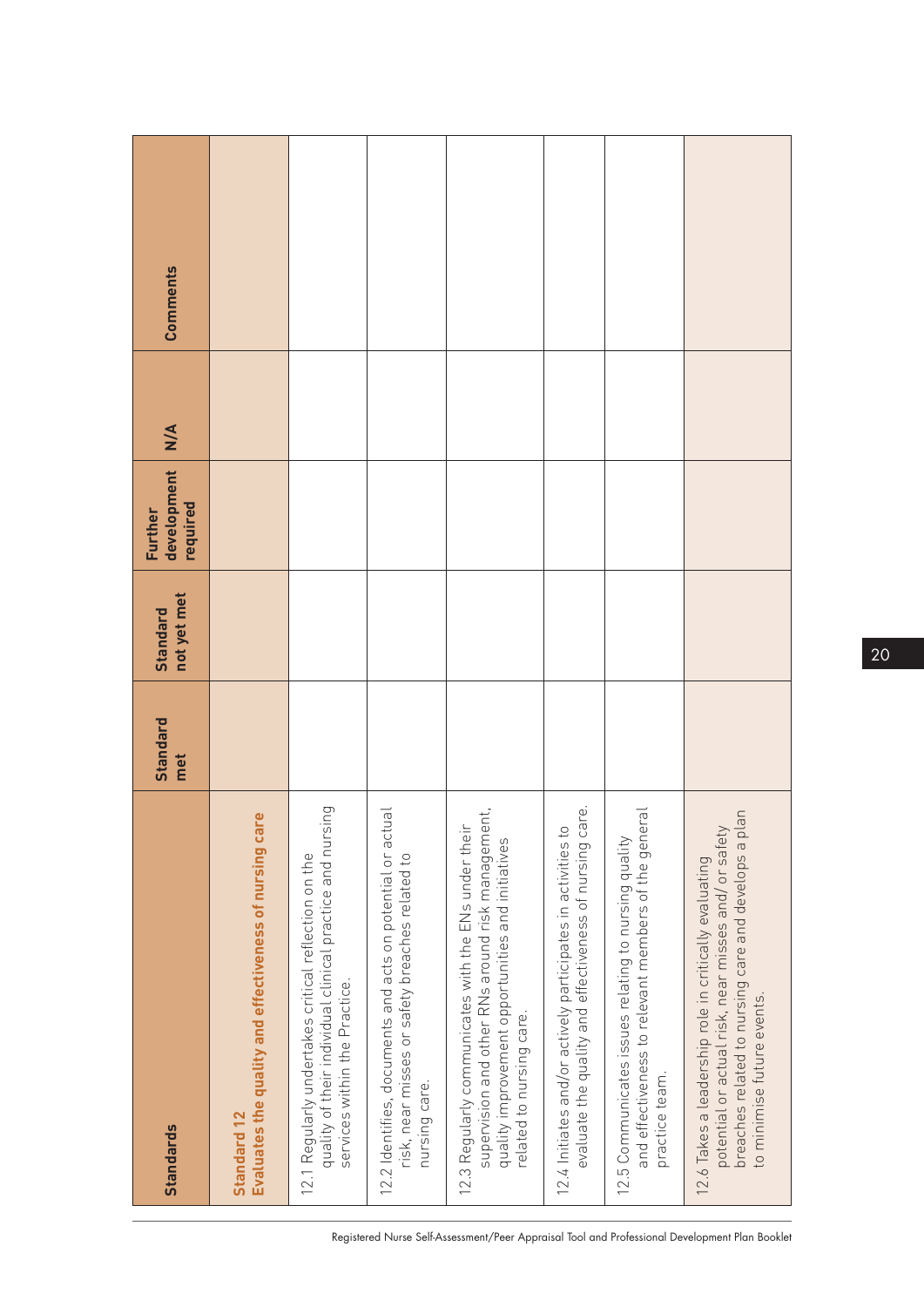| <b>Standards</b>                                                                                                                                                         | <b>Standard</b><br>met | not yet met<br><b>Standard</b> | development<br>required<br>Further | $\frac{4}{5}$ | Comments |
|--------------------------------------------------------------------------------------------------------------------------------------------------------------------------|------------------------|--------------------------------|------------------------------------|---------------|----------|
| 12.7 Leads activities within the nursing team around<br>quality improvement related to nursing care                                                                      |                        |                                |                                    |               |          |
| 12.8 Establishes and monitors key performance indicators<br>appropriate to the model of nursing care.                                                                    |                        |                                |                                    |               |          |
| nursing quality improvement issues across Practices<br>12.9 Works with other nurses in general practice on<br>at a local, State/Territory and/or National level.         |                        |                                |                                    |               |          |
| 12.10 Appropriately disseminates information relating<br>to quality improvement to nursing and/or general<br>practice groups.                                            |                        |                                |                                    |               |          |
|                                                                                                                                                                          |                        |                                |                                    |               |          |
| technology, clinical software and decision support tools<br>Demonstrates proficiency in the use of information<br>to underpin health care delivery<br><b>Standard 13</b> |                        |                                |                                    |               |          |
| 13.1 Understands the importance of accurate data entry to<br>both the accuracy of clinical records and the ability to<br>retrieve information.                           |                        |                                |                                    |               |          |
| 13.2 Accurately and appropriately documents nursing<br>assessments and care using relevant IT systems.                                                                   |                        |                                |                                    |               |          |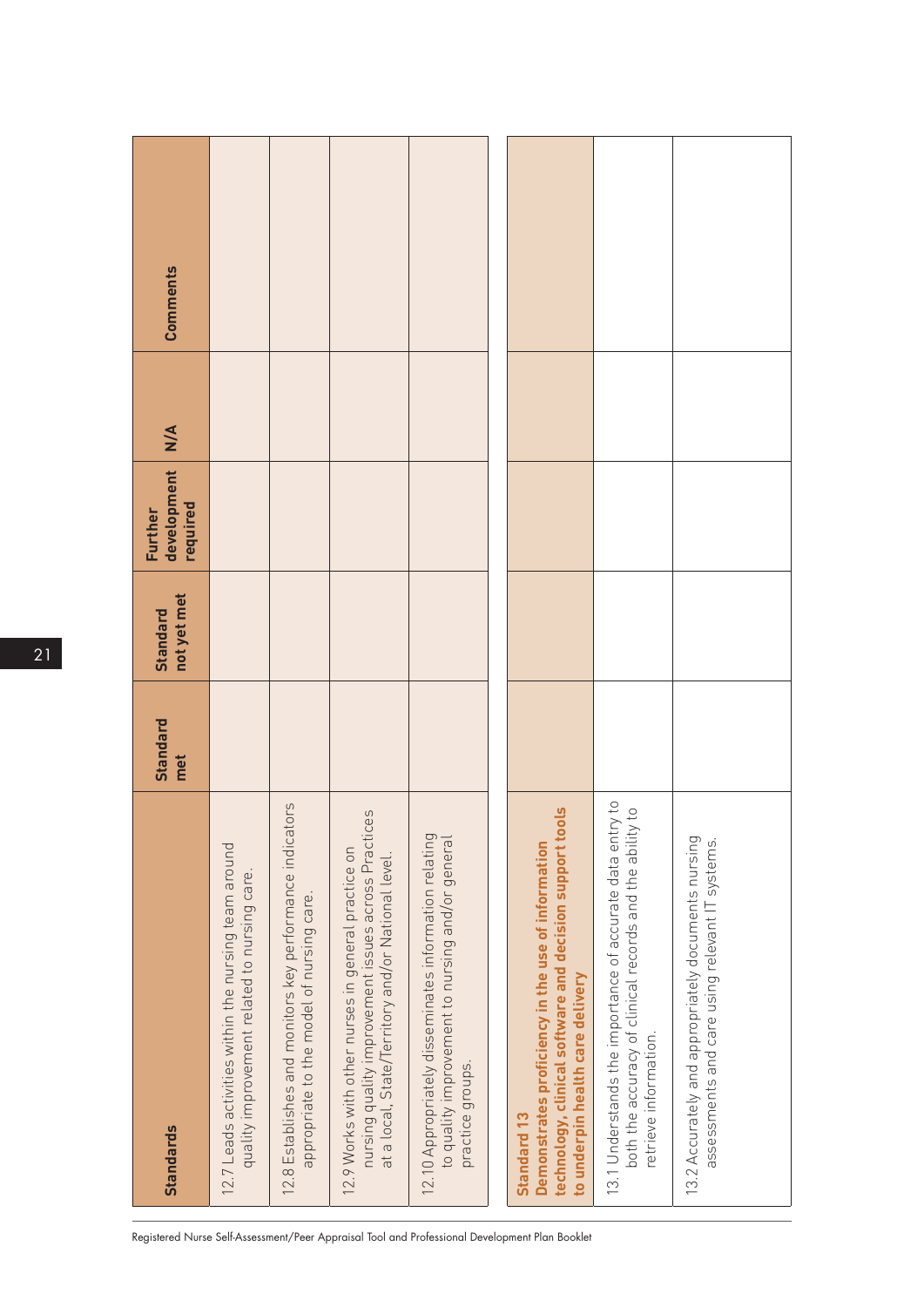| Comments<br>$\frac{4}{5}$          |                                                                                                                                       |                                                                                                        |                                                                                             |                                                                                                                              |                                                                                                            |                                                                             |                                                                                                                                         |                                                                                               |
|------------------------------------|---------------------------------------------------------------------------------------------------------------------------------------|--------------------------------------------------------------------------------------------------------|---------------------------------------------------------------------------------------------|------------------------------------------------------------------------------------------------------------------------------|------------------------------------------------------------------------------------------------------------|-----------------------------------------------------------------------------|-----------------------------------------------------------------------------------------------------------------------------------------|-----------------------------------------------------------------------------------------------|
| development<br>required<br>Further |                                                                                                                                       |                                                                                                        |                                                                                             |                                                                                                                              |                                                                                                            |                                                                             |                                                                                                                                         |                                                                                               |
| not yet met<br><b>Standard</b>     |                                                                                                                                       |                                                                                                        |                                                                                             |                                                                                                                              |                                                                                                            |                                                                             |                                                                                                                                         |                                                                                               |
| <b>Standard</b><br>met             |                                                                                                                                       |                                                                                                        |                                                                                             |                                                                                                                              |                                                                                                            |                                                                             |                                                                                                                                         |                                                                                               |
| <b>Standards</b>                   | understand the demographics and health status of the<br>13.4 Demonstrates the ability to search IT systems to<br>Practice population. | 13.5 Appropriately uses decision support tools to underpin<br>nursing assessment and/or care planning. | 13.6 Understands the importance of, and, undertakes<br>regular data checking and cleansing. | systems and contributes to planning a response to the<br>13.7 Conducts audits of Practice data using relevant I<br>findings. | 13.8 Initiates education of the general practice team<br>around identified issues related to data quality. | 13.9 Critically evaluates the use of IT in the delivery of<br>nursing care. | clinical IT skills in other nurses and members of the<br>13.10 Acts as a mentor to support the development of<br>general practice team. | 13.11 Seeks out innovations in IT to support the delivery of<br>nursing care in the practice. |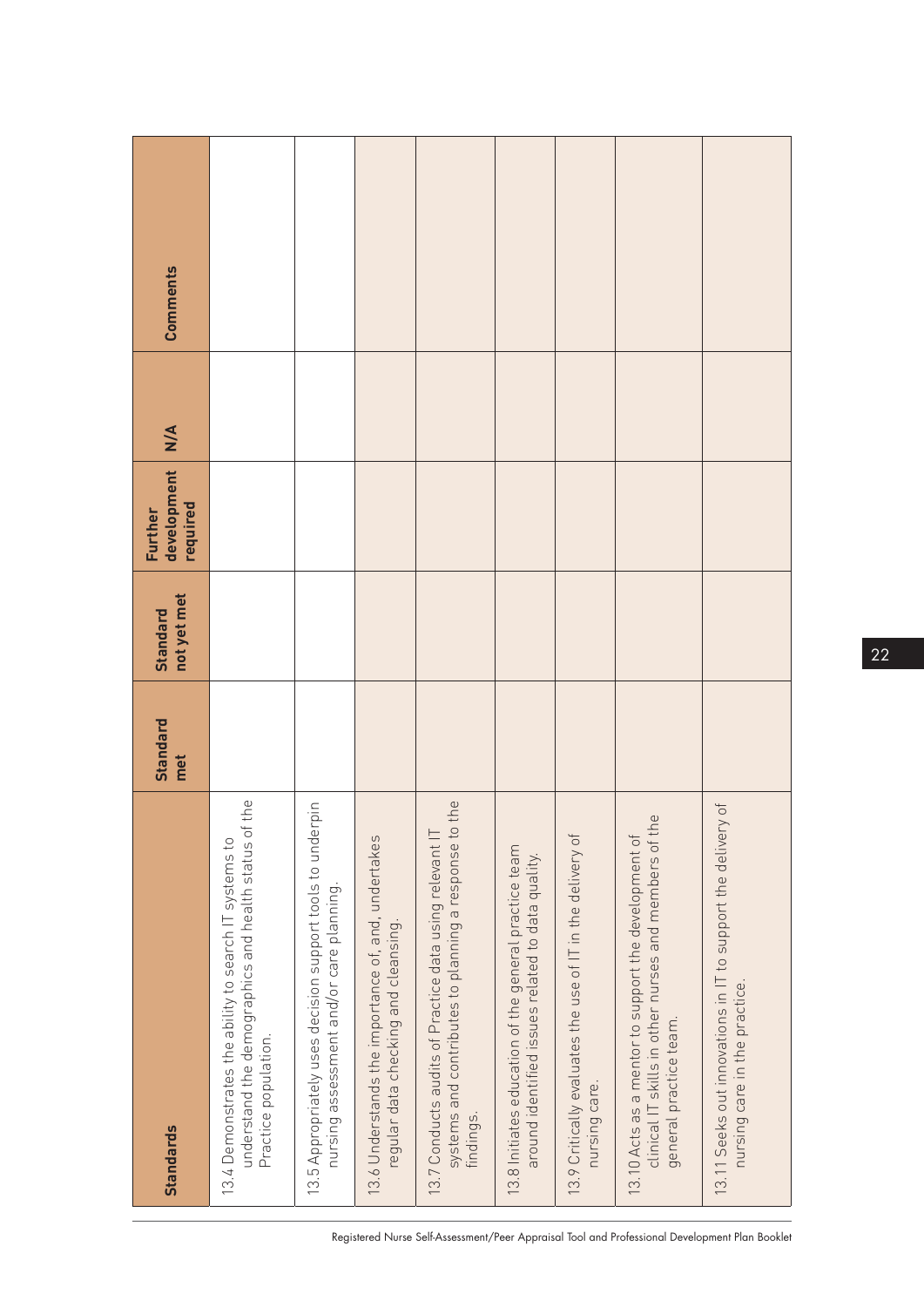| <b>Standards</b>                                                                                                                                                                   | <b>Standard</b><br>met | not yet met<br><b>Standard</b> | development<br>required<br>Further | $\frac{4}{5}$ | Comments |
|------------------------------------------------------------------------------------------------------------------------------------------------------------------------------------|------------------------|--------------------------------|------------------------------------|---------------|----------|
| prompt intervention and promote best practice care.<br>Effectively uses registers and reminder systems to<br><b>Standard 14</b>                                                    |                        |                                |                                    |               |          |
| the rationale for various recall and reminder systems<br>14.1 Articulates an appropriate knowledge base around<br>and relevant registers within the Practice.                      |                        |                                |                                    |               |          |
| 14.2 Identifies clinical situations where recalls and<br>reminders are required.                                                                                                   |                        |                                |                                    |               |          |
| 14.3 Works with the general practice team to establish<br>and maintain relevant registers within the Practice.                                                                     |                        |                                |                                    |               |          |
| general practice team to manage administrative tasks<br>14.4 Effectively collaborates with other members of the<br>related to the recall and reminder process and/or<br>registers. |                        |                                |                                    |               |          |
| with<br>14.5 Refers to clinical guidelines to ensure that recall and<br>reminder systems and/or registers are consistent<br>current best practice.                                 |                        |                                |                                    |               |          |
| initiates new recall and reminder systems and/or<br>14.6 Identifies a population health clinical need and<br>registers as required.                                                |                        |                                |                                    |               |          |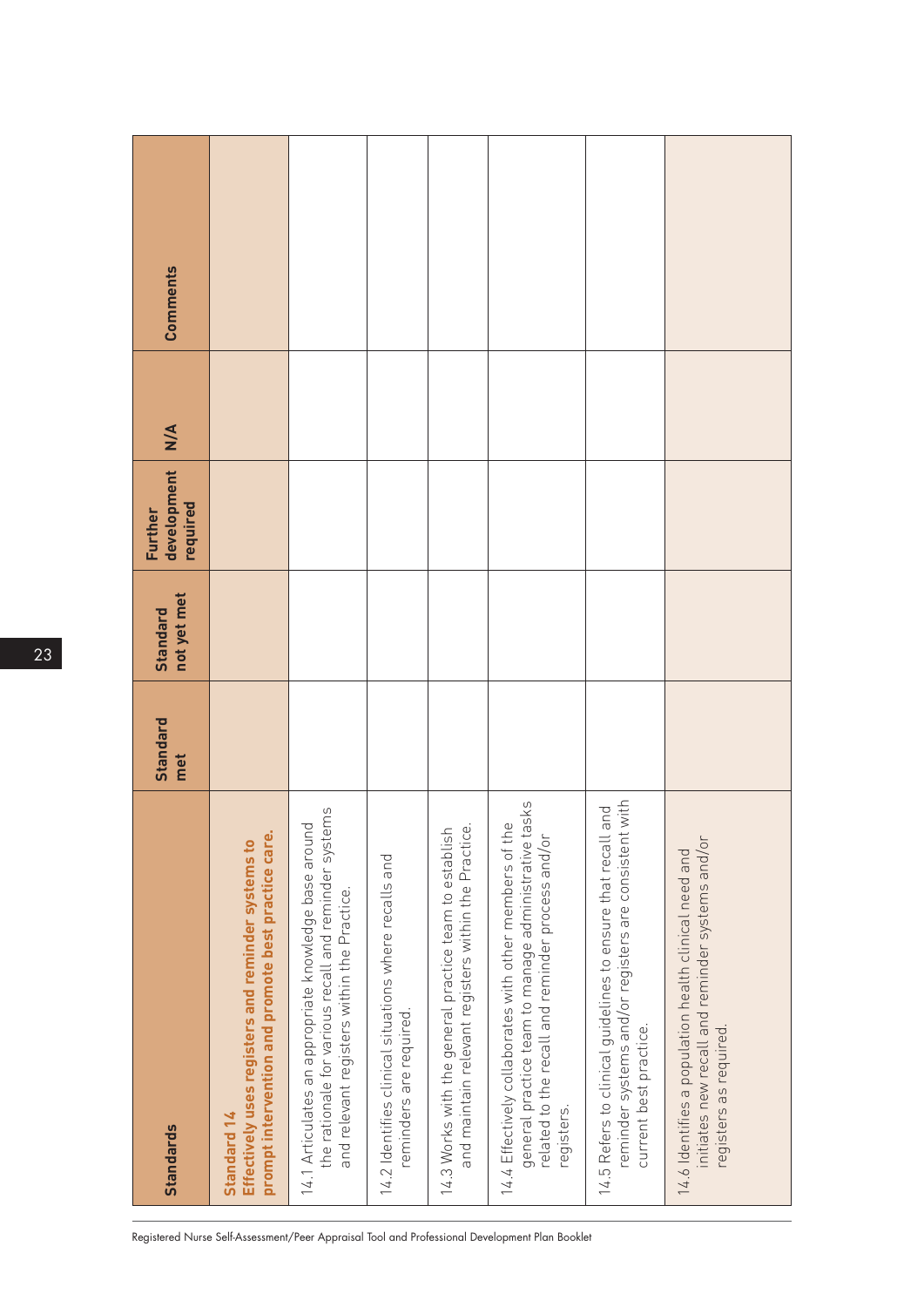| Standards                                                                                                                                                                                          | <b>Standard</b><br>met | not yet met<br><b>Standard</b> | development<br>required<br>Further | $\frac{4}{5}$ | Comments |
|----------------------------------------------------------------------------------------------------------------------------------------------------------------------------------------------------|------------------------|--------------------------------|------------------------------------|---------------|----------|
| 14.7 Critically evaluates the safety and effectiveness<br>of Practice recall and reminder systems and/or<br>registers.                                                                             |                        |                                |                                    |               |          |
| 14.8 Develops and implements systems and processes<br>to identify near misses in relation to recalls and<br>reminders.                                                                             |                        |                                |                                    |               |          |
| 14.9 Undertakes audits of Practice registers to identify<br>potential areas of clinical improvement.                                                                                               |                        |                                |                                    |               |          |
|                                                                                                                                                                                                    |                        |                                |                                    |               |          |
| wider Australian health care system, including funding<br>Understands the context of general practice within the<br>Standard 15<br>models                                                          |                        |                                |                                    |               |          |
| 15.1 Considers the implications of the context of general<br>practice when providing nursing care.                                                                                                 |                        |                                |                                    |               |          |
| mechanisms for nursing service delivery in general<br>15.3 Maintains current knowledge around the funding<br>practice.                                                                             |                        |                                |                                    |               |          |
| service delivery for consumers, including private<br>15.4 Considers relevant options for funding of health<br>health insurance and relevant funding schemes,<br>based on individual circumstances. |                        |                                |                                    |               |          |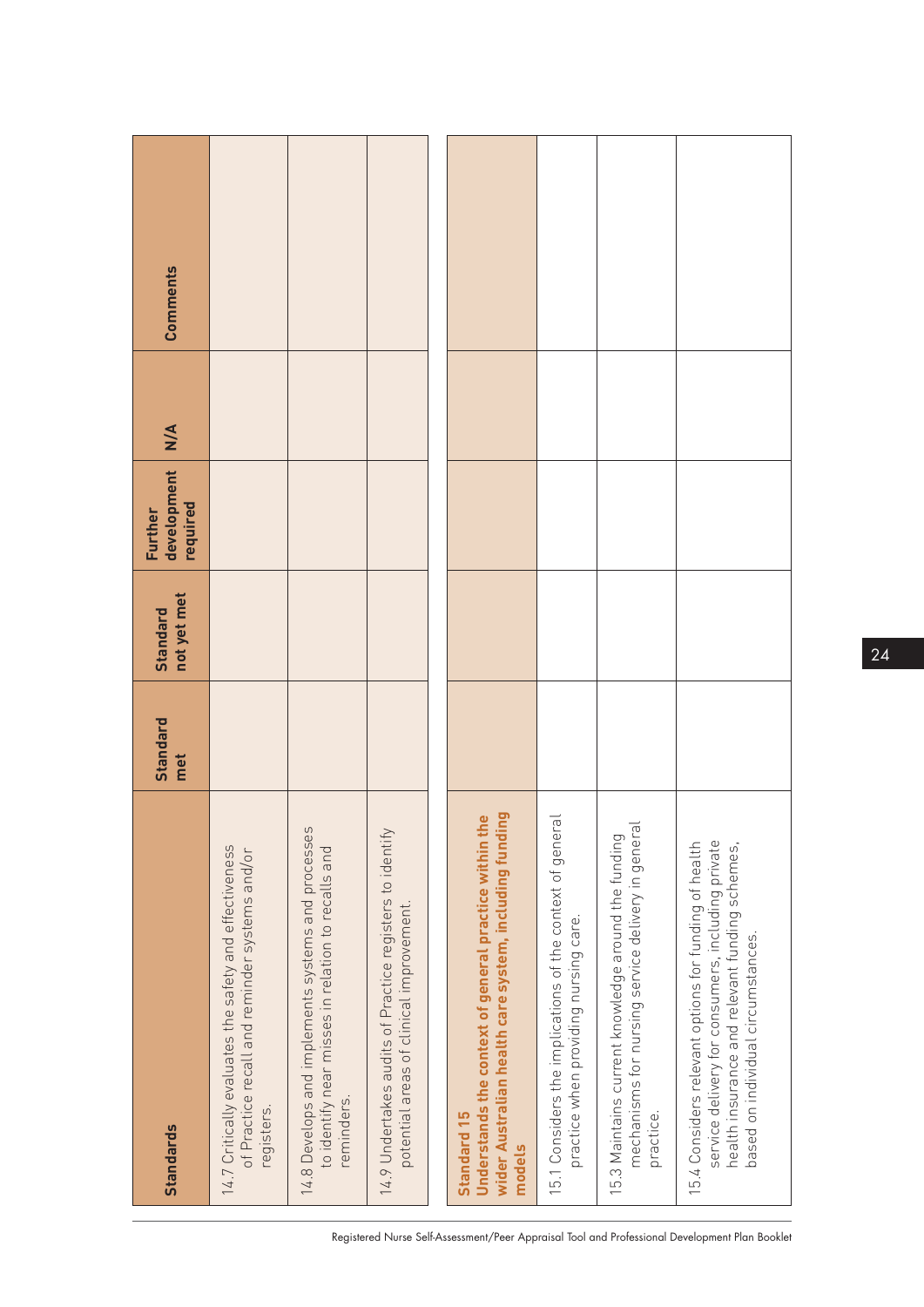| <b>Standards</b>                                                                                                                                                                      | <b>Standard</b><br>met | not yet met<br><b>Standard</b> | development<br>required<br>Further | $\frac{4}{5}$ | <b>Comments</b> |
|---------------------------------------------------------------------------------------------------------------------------------------------------------------------------------------|------------------------|--------------------------------|------------------------------------|---------------|-----------------|
| organisations as they relate to general practice.<br>15.5 Understands the role of primary health care                                                                                 |                        |                                |                                    |               |                 |
| financial implications, to support nursing services in<br>15.6 Recognises the importance of developing business<br>cases, including health outcomes evidence and<br>general practice. |                        |                                |                                    |               |                 |
| the various funding streams available to general<br>15.7 Maintains detailed and current knowledge of<br>practices.                                                                    |                        |                                |                                    |               |                 |
| 15.8 Actively participates in the development of business<br>financial implications, to support nursing in general<br>cases, including health outcomes evidence and<br>practice.      |                        |                                |                                    |               |                 |
| 15.9 Provides leadership in developing nursing models to<br>meet the changing context of general practice.                                                                            |                        |                                |                                    |               |                 |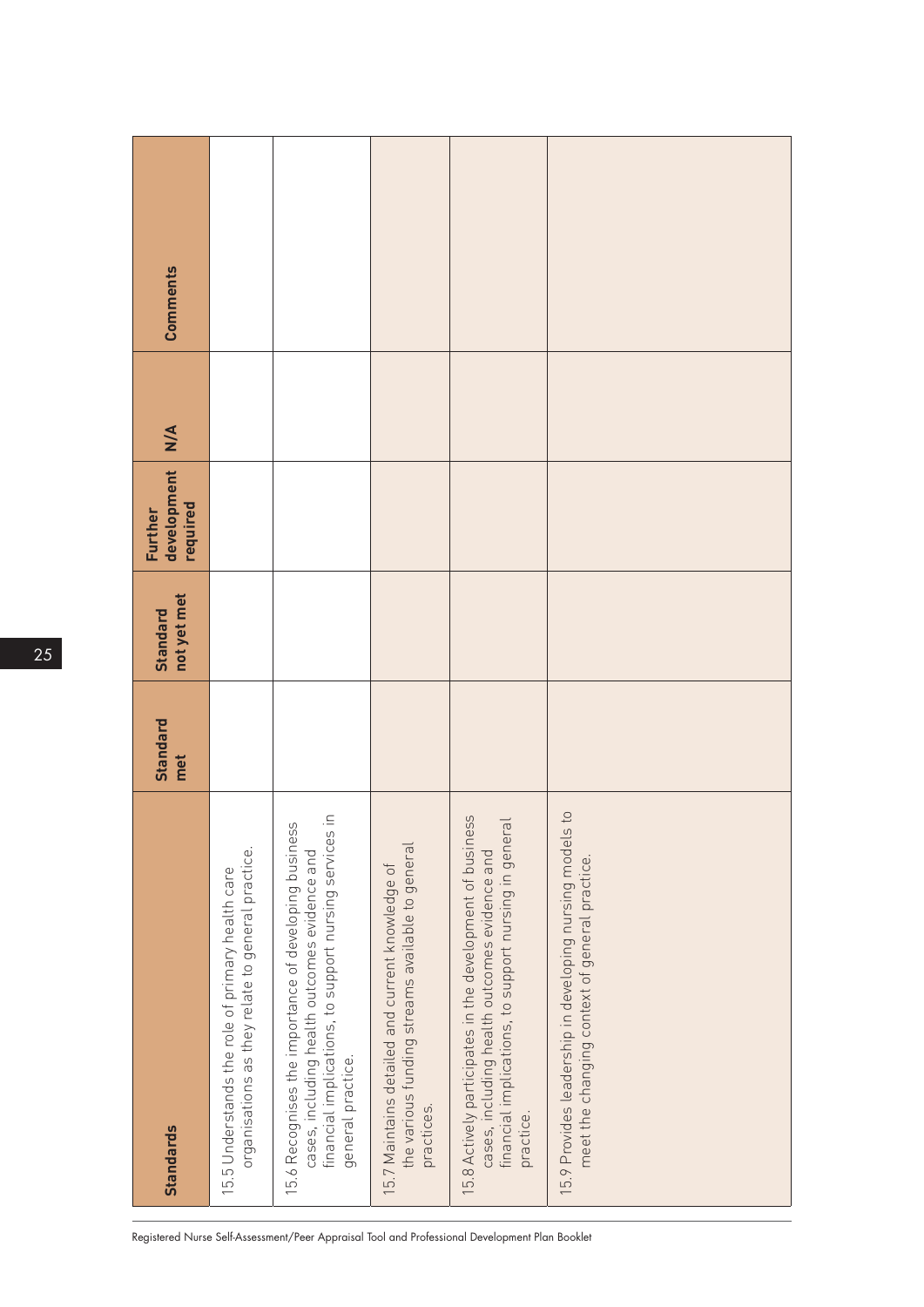| <b>Standards</b>                                                                                                                                         | <b>Standard</b><br>met | not yet met<br><b>Standard</b> | development<br>required<br>Further | $\frac{4}{5}$ | Comments |
|----------------------------------------------------------------------------------------------------------------------------------------------------------|------------------------|--------------------------------|------------------------------------|---------------|----------|
| activities to monitor and improve the standard of care<br>Contributes to quality improvement and research<br>provided in general practice<br>Standard 16 |                        |                                |                                    |               |          |
| 16.1 Participates in audits to identify quality issues within<br>the Practice.                                                                           |                        |                                |                                    |               |          |
| near<br>16.2 Collaborates with other members of the general<br>practice team to address potential or actual risk,<br>misses or safety breaches.          |                        |                                |                                    |               |          |
| 16.3 Actively participates in Practice-wide quality<br>improvement and research activities.                                                              |                        |                                |                                    |               |          |
| 16.4 Actively engages with relevant research through<br>continuing professional development activities.                                                  |                        |                                |                                    |               |          |
| 16.5 Leads nursing involvement in the process of Practice                                                                                                |                        |                                |                                    |               |          |
| 16.6 Collaborates with other members of the general<br>practice team to initiate Practice-wide quality<br>improvement and/or research activities.        |                        |                                |                                    |               |          |
| 16.7 Takes a leadership role in the accreditation process,<br>in relation to nursing roles and responsibilities.                                         |                        |                                |                                    |               |          |
| 16.8 Identifies and prioritises quality issues within the<br>Practice.                                                                                   |                        |                                |                                    |               |          |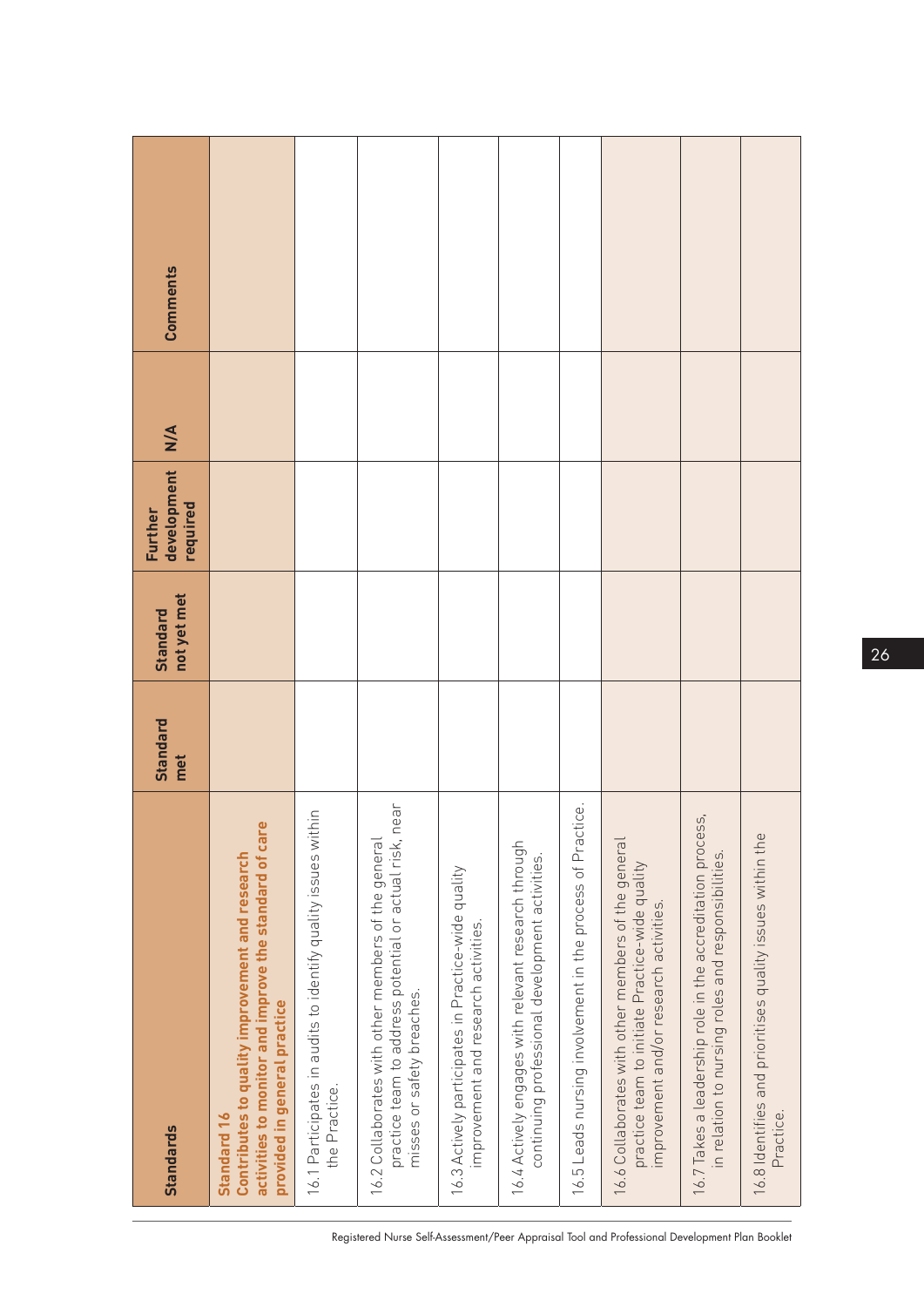| <b>Standards</b>                                                                                                                                      | <b>Standard</b><br>met | not yet met<br><b>Standard</b> | development<br>required<br>Further | $\frac{4}{5}$ | Comments |
|-------------------------------------------------------------------------------------------------------------------------------------------------------|------------------------|--------------------------------|------------------------------------|---------------|----------|
| Participates in the development, implementation and<br>evaluation of relevant policies and procedures<br>Standard 17                                  |                        |                                |                                    |               |          |
| procedures and an understanding of their implications<br>17.1 Demonstrates knowledge of current policies and<br>for nursing practice.                 |                        |                                |                                    |               |          |
| 17.2 Identifies risk and adverse events related to current<br>policies and procedures.                                                                |                        |                                |                                    |               |          |
| 17.3 Assists in developing and reviewing relevant policies<br>and procedures to ensure that they reflect both best<br>practice and the local context. |                        |                                |                                    |               |          |
| 17.4 Works with members of the general practice team to<br>implement new or revised policies and procedures.                                          |                        |                                |                                    |               |          |
| 17.5 Works with members of the general practice team<br>to monitor and evaluate changes to policies or<br>procedures.                                 |                        |                                |                                    |               |          |
| 17.6 Critically evaluates policies and procedures based on<br>evidence and changes in the environment of general<br>practice.                         |                        |                                |                                    |               |          |
| 17.7 Anticipates risk and potential for adverse events<br>related to policies and procedures.                                                         |                        |                                |                                    |               |          |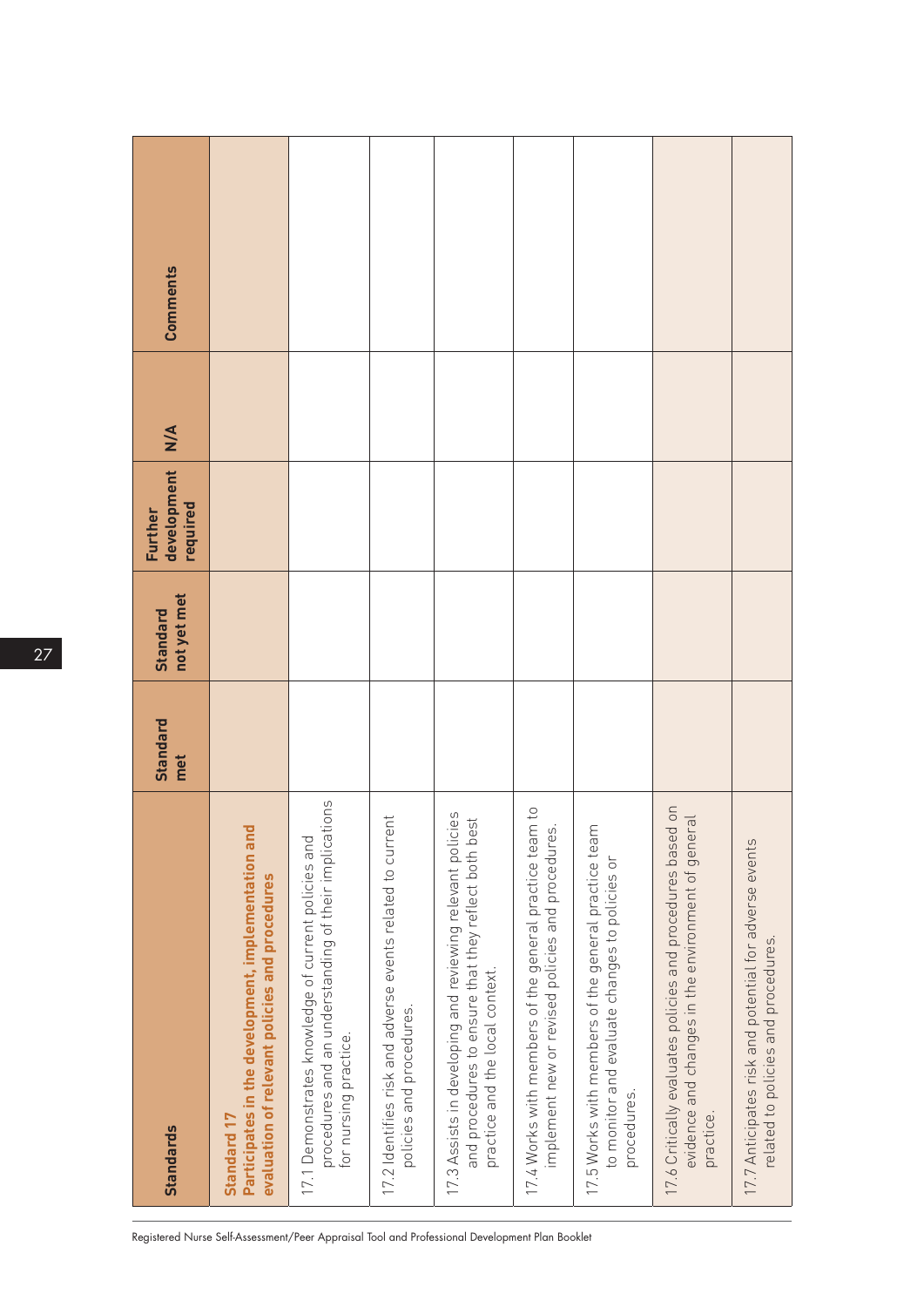| <b>Standards</b>                                                                                                                                                                                               | Standard<br>met | not yet met<br><b>Standard</b> | development<br>required<br>Further | M/A | Comments |
|----------------------------------------------------------------------------------------------------------------------------------------------------------------------------------------------------------------|-----------------|--------------------------------|------------------------------------|-----|----------|
| 17.8 Anticipates risk and potential for adverse events<br>related to policies and procedures.                                                                                                                  |                 |                                |                                    |     |          |
| procedures for nursing in general practice at a local<br>implementation and evaluation of policies and/ or<br>17.9 Contributes to, and/or initiates the development,<br>State/Territory and/or National level. |                 |                                |                                    |     |          |
|                                                                                                                                                                                                                |                 |                                |                                    |     |          |
| Monitors local population health issues to inform care<br>and responds to changing community needs<br>Standard <sub>18</sub>                                                                                   |                 |                                |                                    |     |          |
| 18.1 Understands the population health profile of the<br>Practice community and identifies areas of need.                                                                                                      |                 |                                |                                    |     |          |
| 18.2 Identifies local health trends and responds to these<br>within the Practice.                                                                                                                              |                 |                                |                                    |     |          |
| 18.3 Analyses and interprets current population health<br>data to inform improvements in nursing care and/or<br>service delivery in the Practice.                                                              |                 |                                |                                    |     |          |
| demographics, physical environment and the social<br>18.4 Anticipates community population health needs<br>related to local changes in the community<br>determinants of health.                                |                 |                                |                                    |     |          |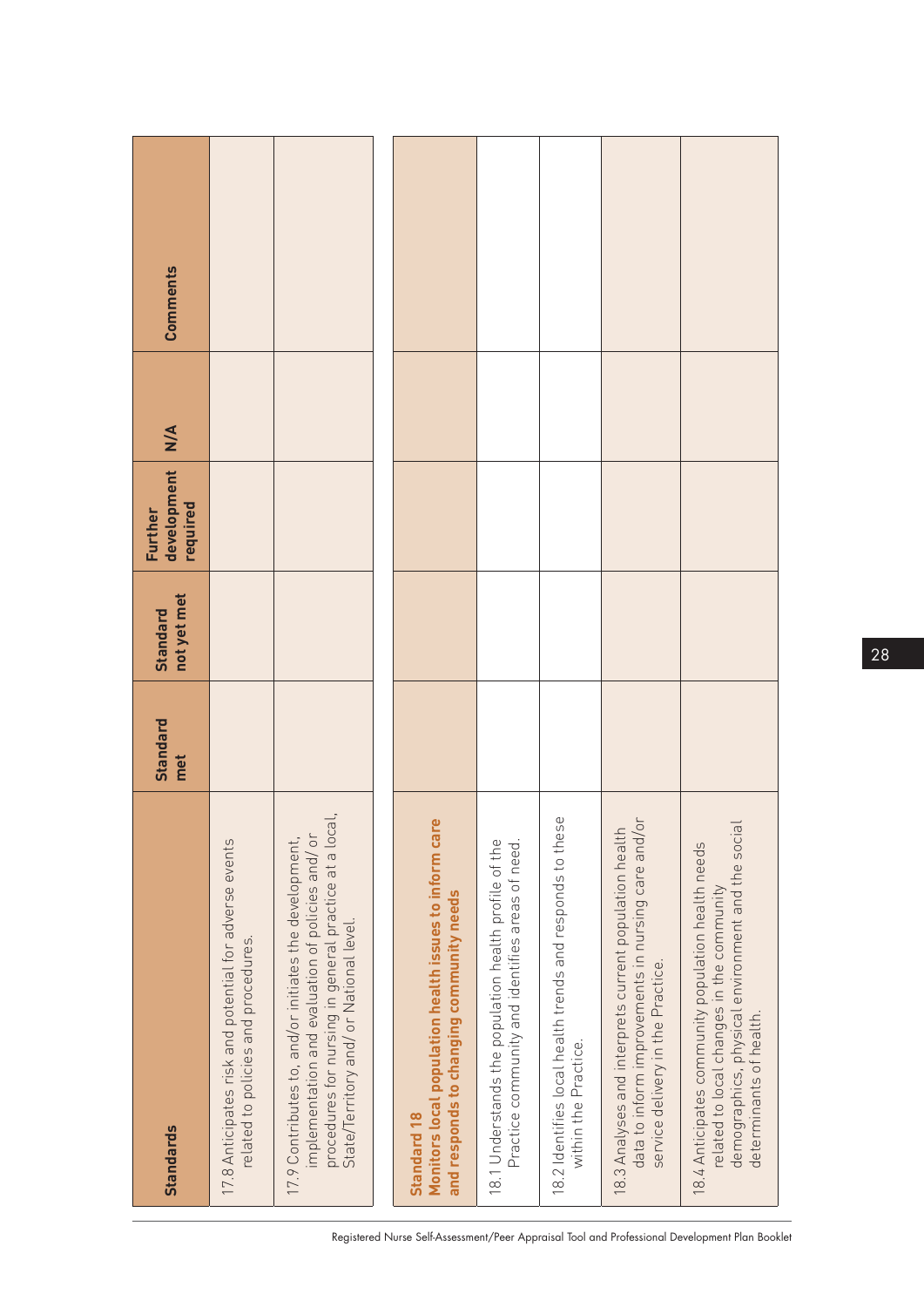| <b>Standards</b>                                                                                                                                                                                                     | <b>Standard</b><br>met | not yet met<br><b>Standard</b> | development<br>required<br>Further | M/A | Comments |
|----------------------------------------------------------------------------------------------------------------------------------------------------------------------------------------------------------------------|------------------------|--------------------------------|------------------------------------|-----|----------|
| Effectively manages human and physical resources<br>Standard 19                                                                                                                                                      |                        |                                |                                    |     |          |
| 19.1 Manages and prioritises own workload.                                                                                                                                                                           |                        |                                |                                    |     |          |
| 19.2 Seeks support from RN colleagues if unclear about<br>priorities or workload.                                                                                                                                    |                        |                                |                                    |     |          |
| 19.3 Effectively delegates tasks to other members of the<br>general practice team as appropriate.                                                                                                                    |                        |                                |                                    |     |          |
| 19.4 Uses resources effectively and efficiently in providing<br>nursing care.                                                                                                                                        |                        |                                |                                    |     |          |
| 19.5 Works with the general practice team to ensure<br>appropriate clinical supplies and equipment are<br>available.                                                                                                 |                        |                                |                                    |     |          |
| י און פון פון איז איז האטן (are to ensure that it is well maintained and<br>אין פון פון פון פון פון אין אין אין אין האט אין האט אין האט אין א<br>19.6 Undertakes checking of clinical equipment used<br>serviceable. |                        |                                |                                    |     |          |
| 19.7 Identifies and reports to relevant members of the<br>general practice team when resource levels are<br>negatively impacting on service delivery.                                                                |                        |                                |                                    |     |          |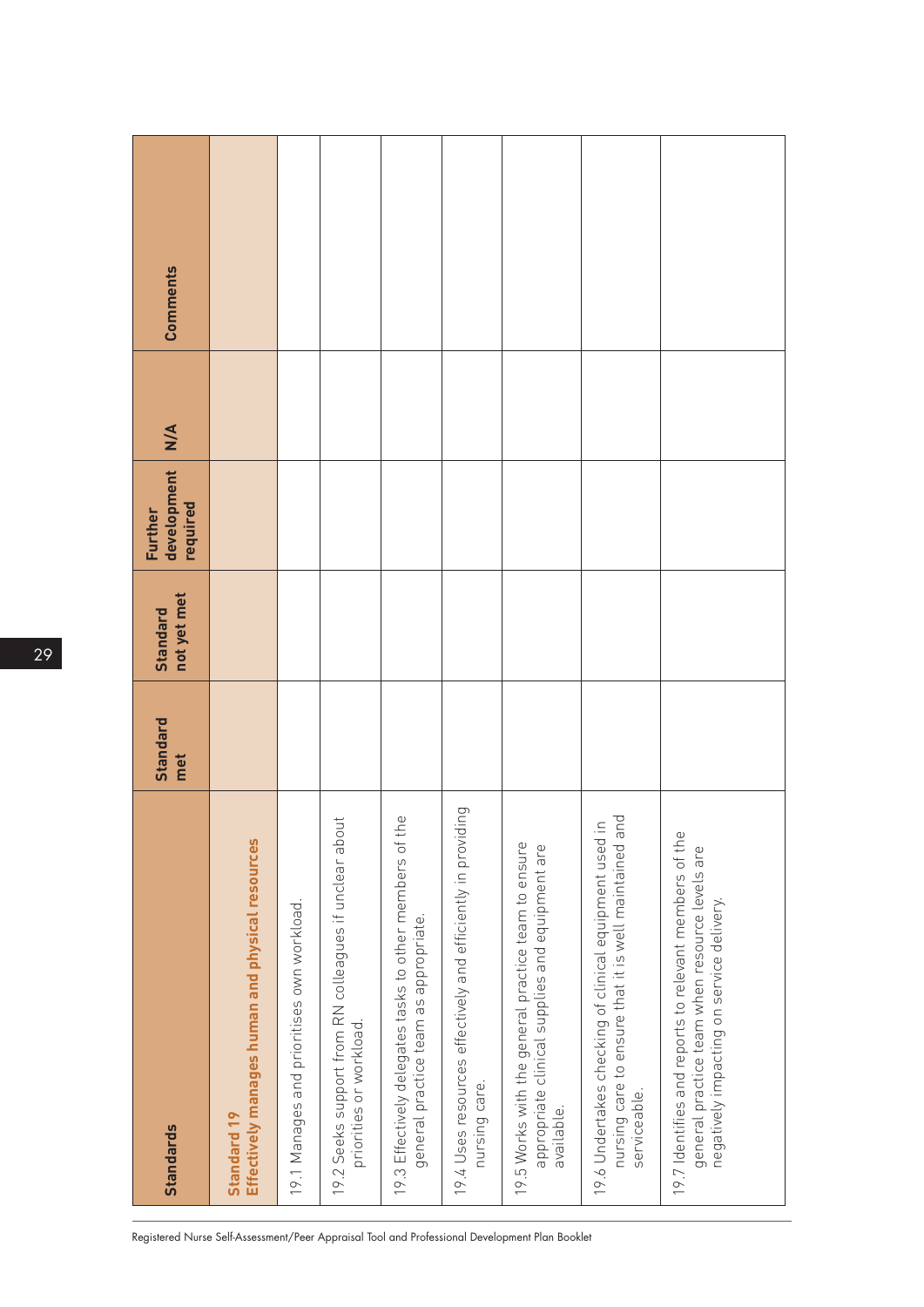| Comments                           |                                                                                                                                                  |                                                                                      |                                                                                                                |                                                 |                                                                  |                                                                                                               |
|------------------------------------|--------------------------------------------------------------------------------------------------------------------------------------------------|--------------------------------------------------------------------------------------|----------------------------------------------------------------------------------------------------------------|-------------------------------------------------|------------------------------------------------------------------|---------------------------------------------------------------------------------------------------------------|
| $\frac{4}{5}$                      |                                                                                                                                                  |                                                                                      |                                                                                                                |                                                 |                                                                  |                                                                                                               |
| development<br>required<br>Further |                                                                                                                                                  |                                                                                      |                                                                                                                |                                                 |                                                                  |                                                                                                               |
| not yet met<br><b>Standard</b>     |                                                                                                                                                  |                                                                                      |                                                                                                                |                                                 |                                                                  |                                                                                                               |
| <b>Standard</b><br>met             |                                                                                                                                                  |                                                                                      |                                                                                                                |                                                 |                                                                  |                                                                                                               |
| <b>Standards</b>                   | 19.8 Identifies and reports to relevant members of the<br>general practice team when nursing equipment<br>requires servicing and/or maintenance. | 19.9 Contributes to the development of proposals/briefs<br>for additional resources. | for managing supplies and equipment within the<br>19.10 Develops, implements and monitors systems<br>Practice. | 19.11 Critically analyses resource utilisation. | 19.12 Manages a budget for nursing services and/or<br>equipment. | br<br>19.13 Recognises alternative resources, supplies and/<br>equipment that could improve service delivery. |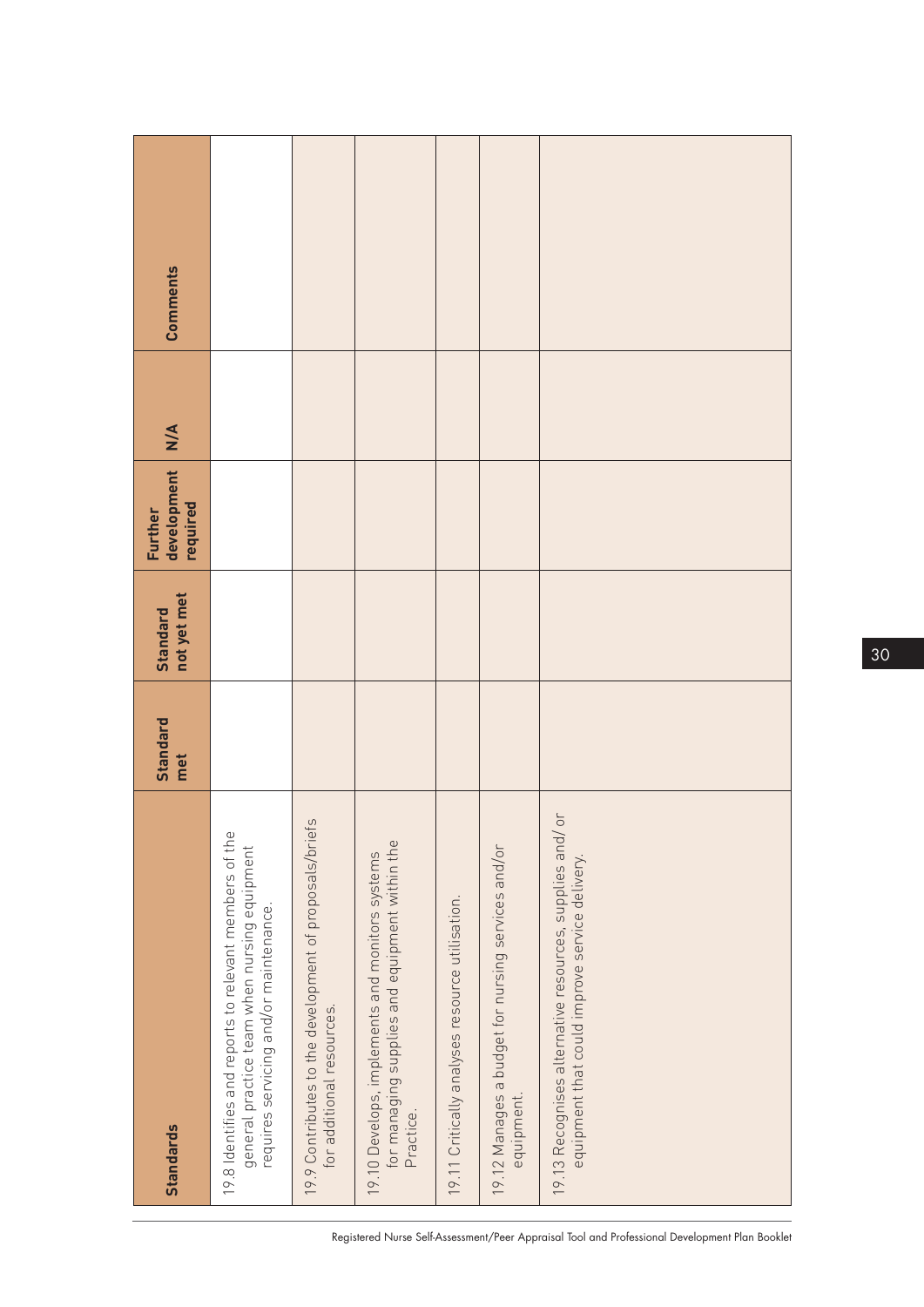| <b>Standards</b>                                                                                                                                                                    | <b>Standard</b><br>met | not yet met<br><b>Standard</b> | development<br>required<br>Further | $\frac{4}{5}$ | Comments |
|-------------------------------------------------------------------------------------------------------------------------------------------------------------------------------------|------------------------|--------------------------------|------------------------------------|---------------|----------|
| relationships with consumers, their families and/or<br><b>Builds and maintains professional and therapeutic</b><br>support person(s)<br>Standard 20                                 |                        |                                |                                    |               |          |
| importance and maintenance of professional and<br>therapeutic relationships in the general practice<br>20.1 Practises in a manner that recognises the<br>setting.                   |                        |                                |                                    |               |          |
| satisfaction, and empower consumers, their families<br>20.2 Uses effective communication and interpersonal<br>skills to build trust, promote confidence and<br>and support persons. |                        |                                |                                    |               |          |
| psychosocial environment for consumers, their<br>20.3 Creates and maintains a safe physical and/or<br>families and support persons.                                                 |                        |                                |                                    |               |          |
| 20.4 Critically reflects on strategies used to engage with<br>consumers, their families and support persons.                                                                        |                        |                                |                                    |               |          |
| and<br>general practice team to support communication<br>20.5 Provides mentorship to other members of the<br>relationship building.                                                 |                        |                                |                                    |               |          |
| ps<br>20.6 Proactively seeks to establish ongoing relationshi<br>with members of the Practice community.                                                                            |                        |                                |                                    |               |          |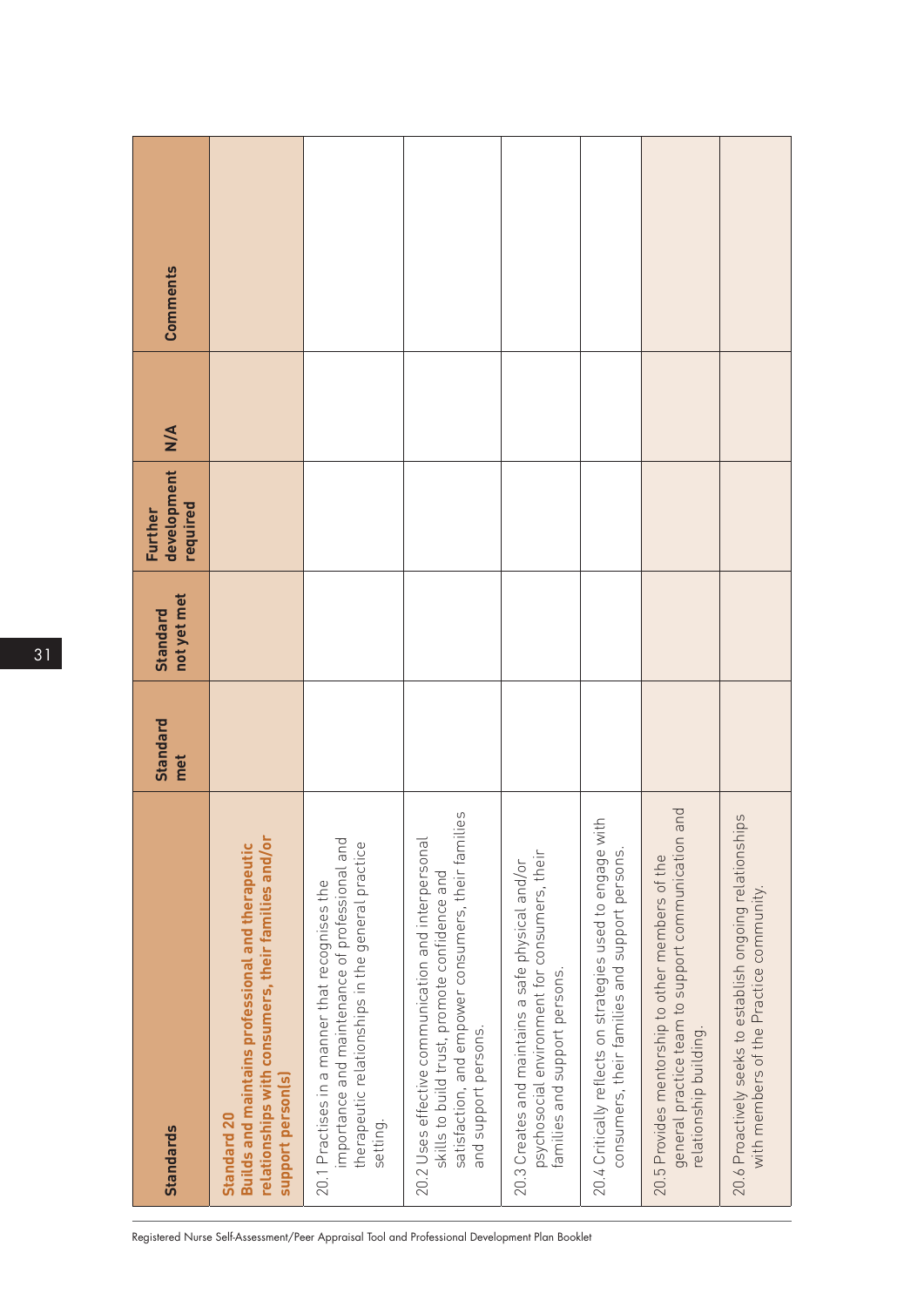| <b>Standards</b>                                                                                                                                                                                   | <b>Standard</b><br>met | not yet met<br><b>Standard</b> | development<br>required<br>Further | $\frac{4}{5}$ | <b>Comments</b> |
|----------------------------------------------------------------------------------------------------------------------------------------------------------------------------------------------------|------------------------|--------------------------------|------------------------------------|---------------|-----------------|
| works collaboratively with the general practice team<br>Effectively communicates, shares information and<br>Standard 21                                                                            |                        |                                |                                    |               |                 |
| 21.1 Uses appropriate communication and interpersonal<br>skills to build collegial relationships within the<br>general practice team.                                                              |                        |                                |                                    |               |                 |
| and<br>21.2 Regularly and effectively communicates with ENs<br>shares relevant information.                                                                                                        |                        |                                |                                    |               |                 |
| ate/<br>communication of clinical and personal information<br>within the Practice are consistent with relevant St<br>21.3 Ensures that all processes for nursing<br>Territory privacy legislation. |                        |                                |                                    |               |                 |
| 21.4 Communicates clinical and/or personal information<br>in a manner consistent with relevant State/Territory<br>privacy legislation.                                                             |                        |                                |                                    |               |                 |
| 21.5 Shares information and external learning with other<br>members of the general practice team.                                                                                                  |                        |                                |                                    |               |                 |
| the general practice team regarding clinical care,<br>21.6 Initiates communication with other members of<br>workforce and environmental issues.                                                    |                        |                                |                                    |               |                 |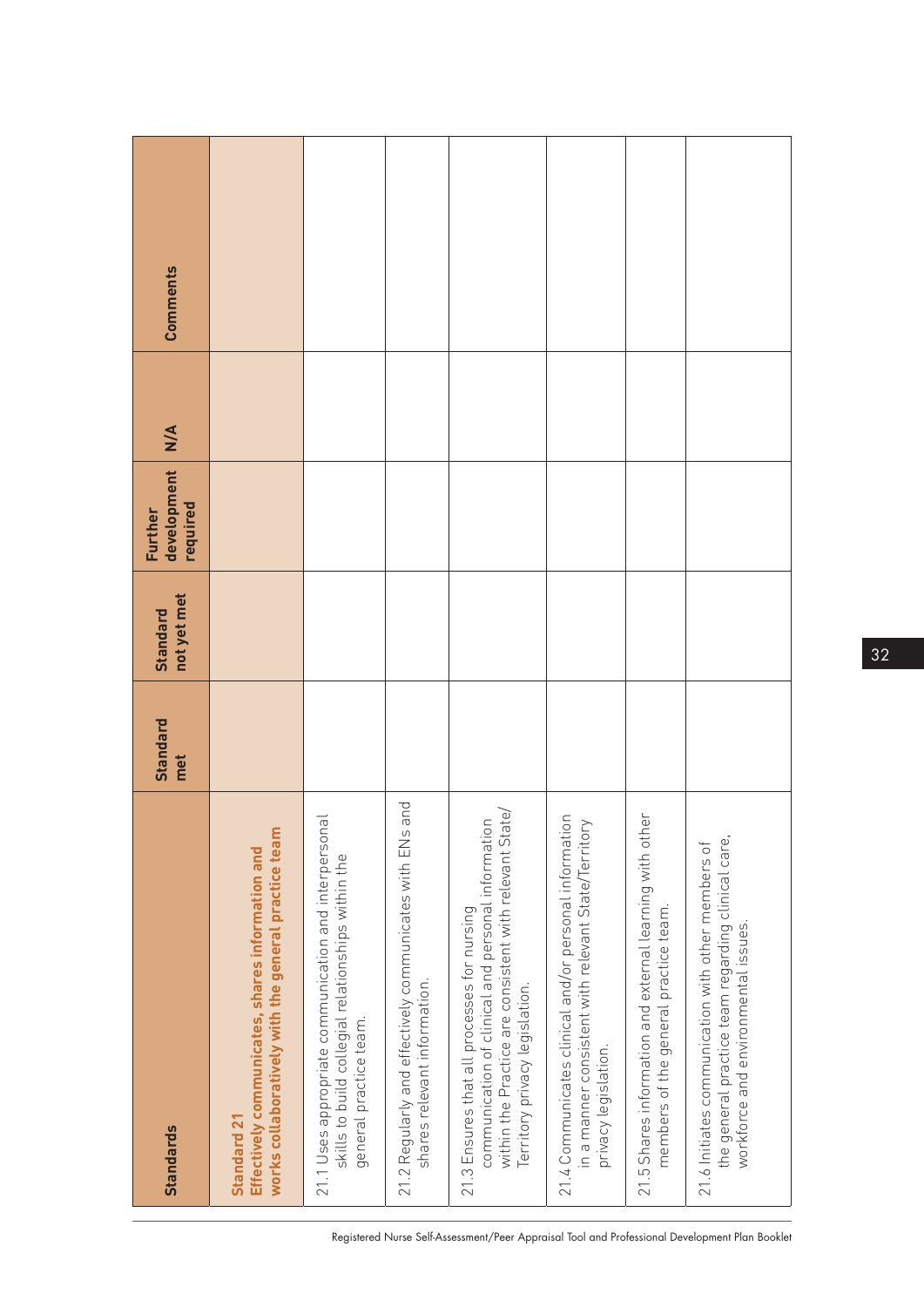| <b>Standards</b>                                                                                                                   | Standard<br>met | not yet met<br><b>Standard</b> | development<br>required<br><b>Further</b> | $\frac{4}{5}$ | Comments |
|------------------------------------------------------------------------------------------------------------------------------------|-----------------|--------------------------------|-------------------------------------------|---------------|----------|
| culture within the nursing and general practice team.<br>21.7 Actively promotes and supports a collaborative                       |                 |                                |                                           |               |          |
| information between members of the general practice<br>21.8 Develops and implements strategies to share clinical<br>team.          |                 |                                |                                           |               |          |
| 21.9 Proactively seeks to contribute to the development of<br>communication skills in all members of the general<br>practice team. |                 |                                |                                           |               |          |
| a culture of collaboration within the nursing and<br>21.10 Demonstrates a leadership role in developing<br>general practice teams. |                 |                                |                                           |               |          |
| $\overrightarrow{nd}$<br>21.11 Critically evaluates the nature of collaboration a<br>or teamwork within the Practice.              |                 |                                |                                           |               |          |
| collaboration and/or teamwork within the Practice.<br>21.12 Identifies potential strategies to enhance                             |                 |                                |                                           |               |          |
| 21.13 Seeks to engage all members of the nursing and<br>general practice team in collaborative practice.                           |                 |                                |                                           |               |          |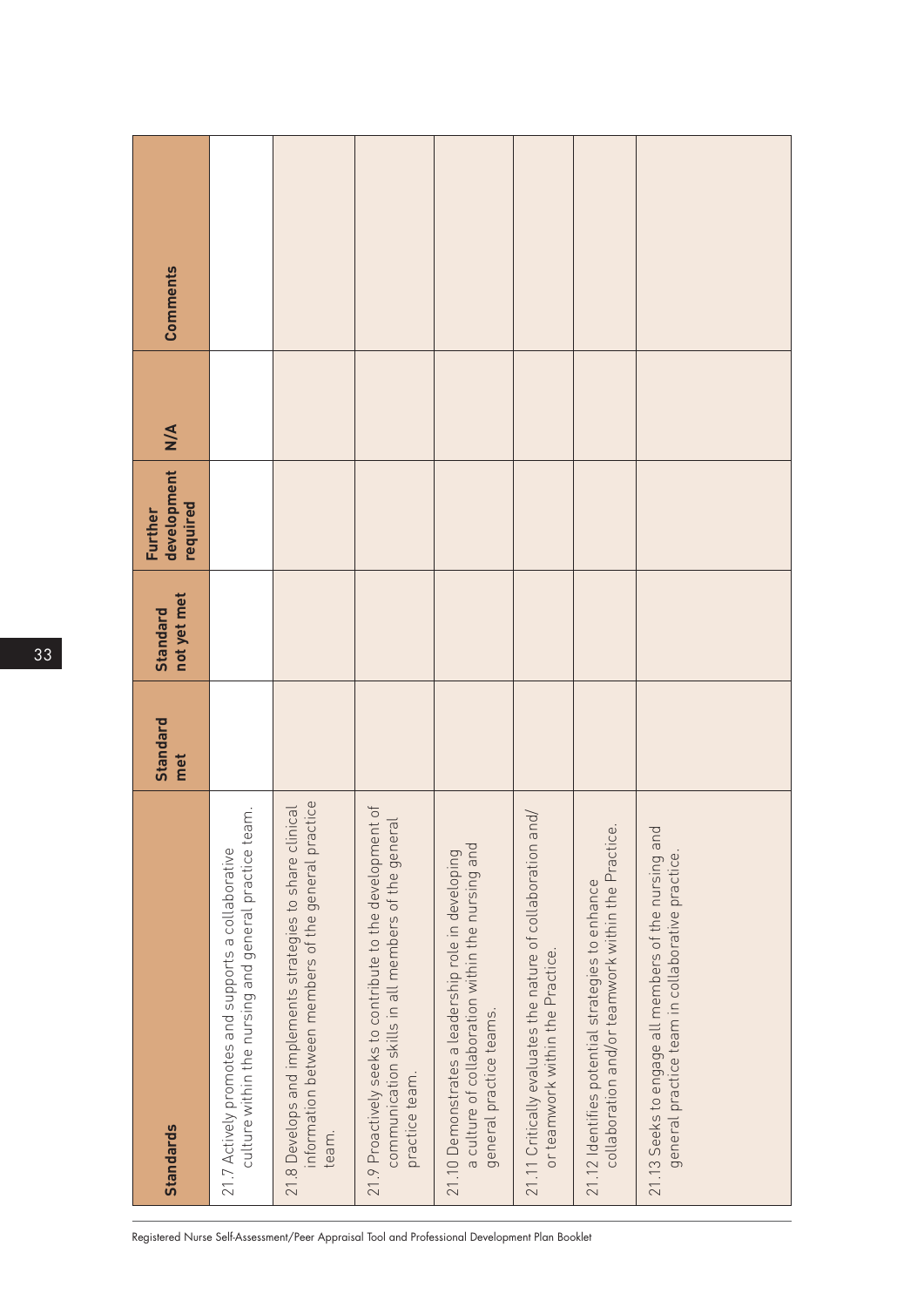| <b>Standards</b>                                                                                                                                                               | <b>Standard</b><br>met | not yet met<br><b>Standard</b> | development<br>required<br><b>Further</b> | $\frac{4}{5}$ | Comments |
|--------------------------------------------------------------------------------------------------------------------------------------------------------------------------------|------------------------|--------------------------------|-------------------------------------------|---------------|----------|
| Liaises effectively with relevant agencies and health<br>professionals to facilitate access to services and<br>continuity of care<br>Standard 22                               |                        |                                |                                           |               |          |
| 22.1 Identifies and uses relevant local service providers<br>and understands the criteria/ referral pathways for<br>accessing their services.                                  |                        |                                |                                           |               |          |
| 22.2 Initiates and establishes relationships between the<br>Practice and relevant local health service providers<br>and understands how this impacts on their primary<br>care. |                        |                                |                                           |               |          |
| 22.3 Refers consumers appropriately to local service<br>providers.                                                                                                             |                        |                                |                                           |               |          |
| 22.4 Identifies consumers who are receiving care from<br>various local service providers.                                                                                      |                        |                                |                                           |               |          |
| 22.5 Works collaboratively with GPs and other service<br>providers to ensure that individual care needs are<br>met.                                                            |                        |                                |                                           |               |          |
| continuity and ensure appropriate resource allocation.<br>22.6 Engages in the coordination of care to promote                                                                  |                        |                                |                                           |               |          |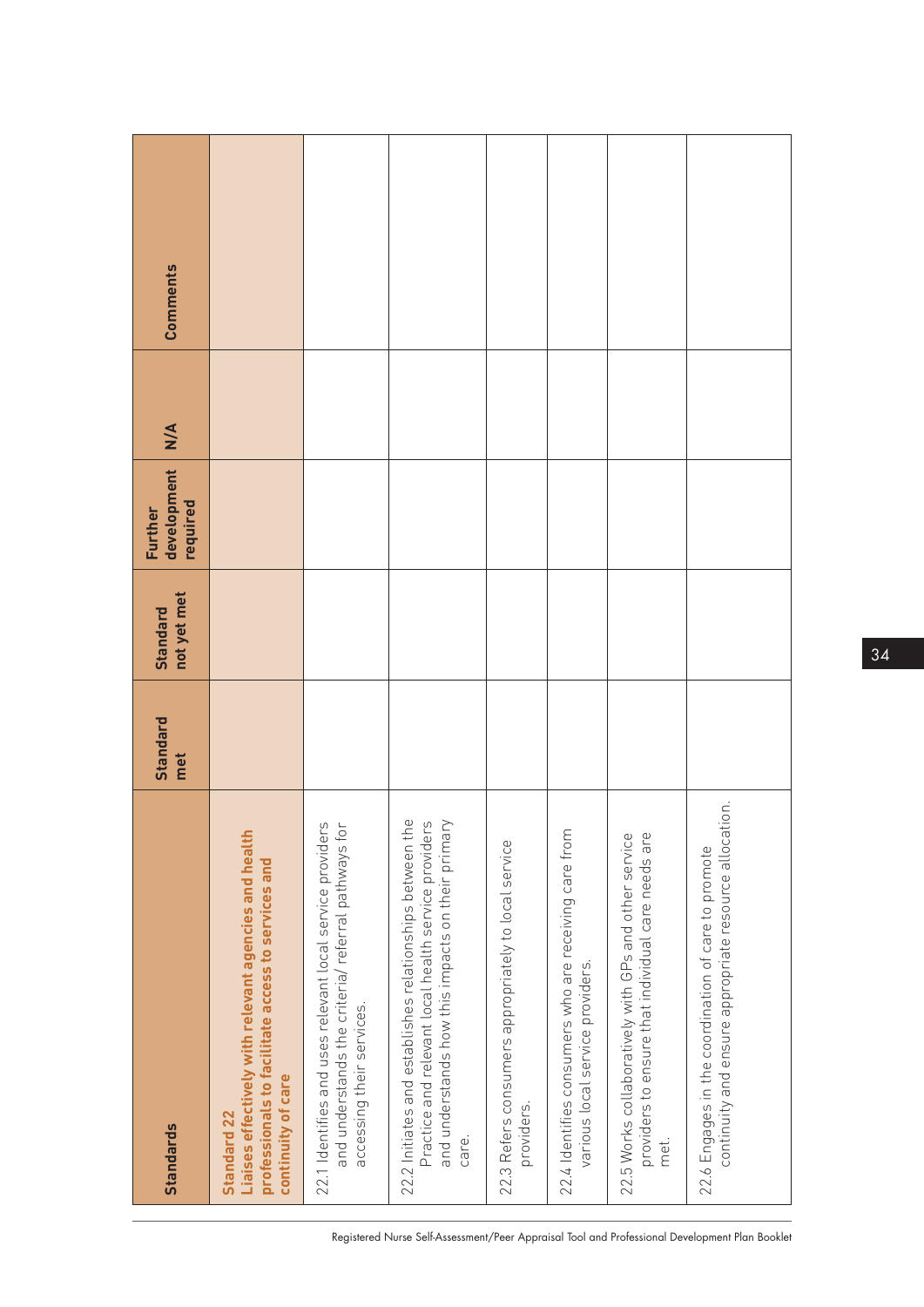| <b>Standards</b>                                                                                               | Standard<br>met | not yet met<br><b>Standard</b> | development<br>required<br>Further | $\overline{M}$ | Comments |
|----------------------------------------------------------------------------------------------------------------|-----------------|--------------------------------|------------------------------------|----------------|----------|
| 22.7 Critically evaluates and seeks to address gaps in local<br>service provision.                             |                 |                                |                                    |                |          |
| 22.8 Actively seeks to expand opportunities for the<br>Practice community to access local services.            |                 |                                |                                    |                |          |
| 22.9 Co-ordinates care for those with complex conditions,<br>acting as a liaison between health professionals. |                 |                                |                                    |                |          |
| 22.10 Leads the development of strategies to promote<br>equitable access to services.                          |                 |                                |                                    |                |          |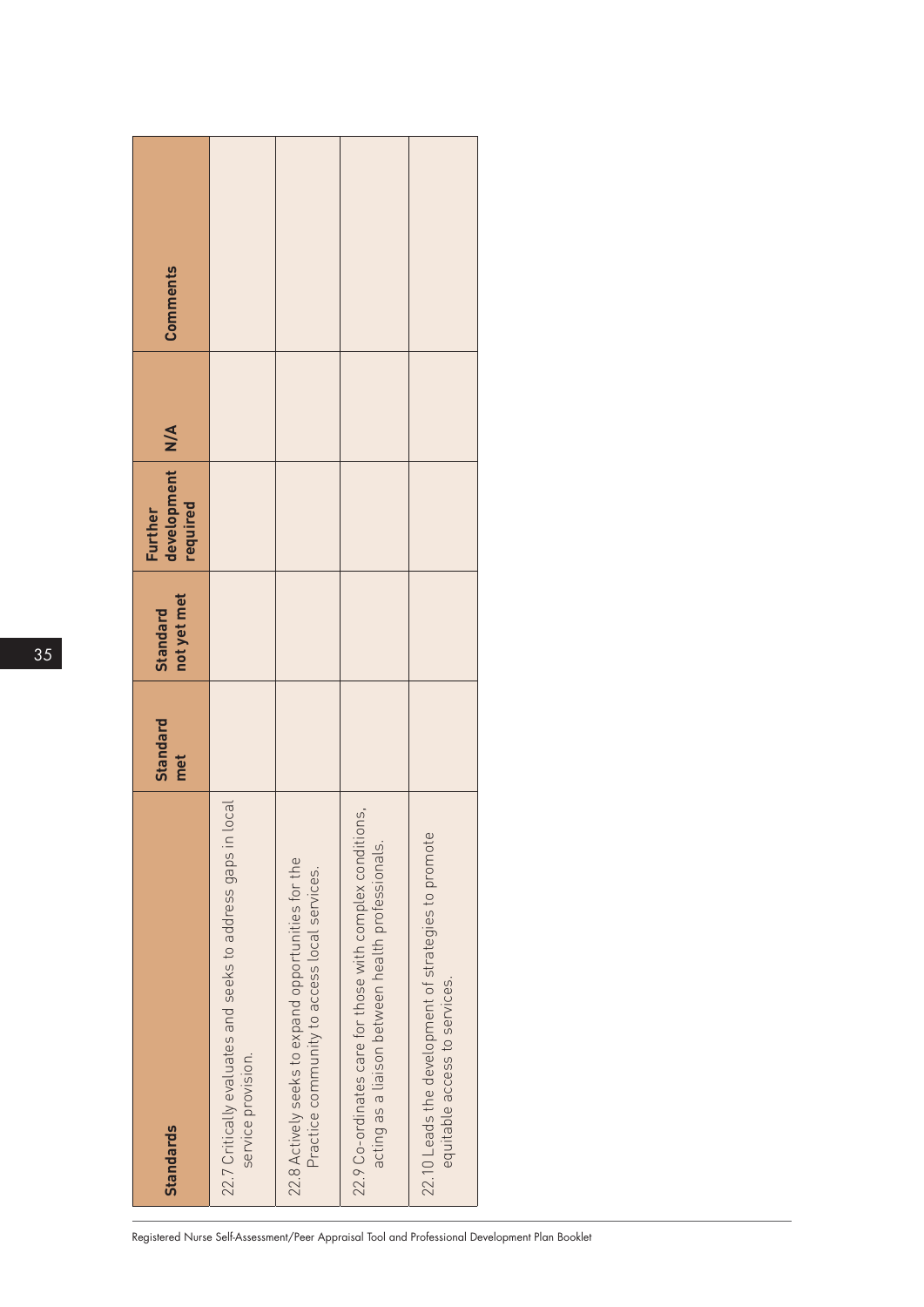### Summary of registered nurse self-assessment/peer appraisal

Professional achievements

Areas for further development

Other comments

| Professional development plan reviewed: | Date: |                   |
|-----------------------------------------|-------|-------------------|
|                                         |       | $\Box$ ate $\Box$ |
|                                         |       |                   |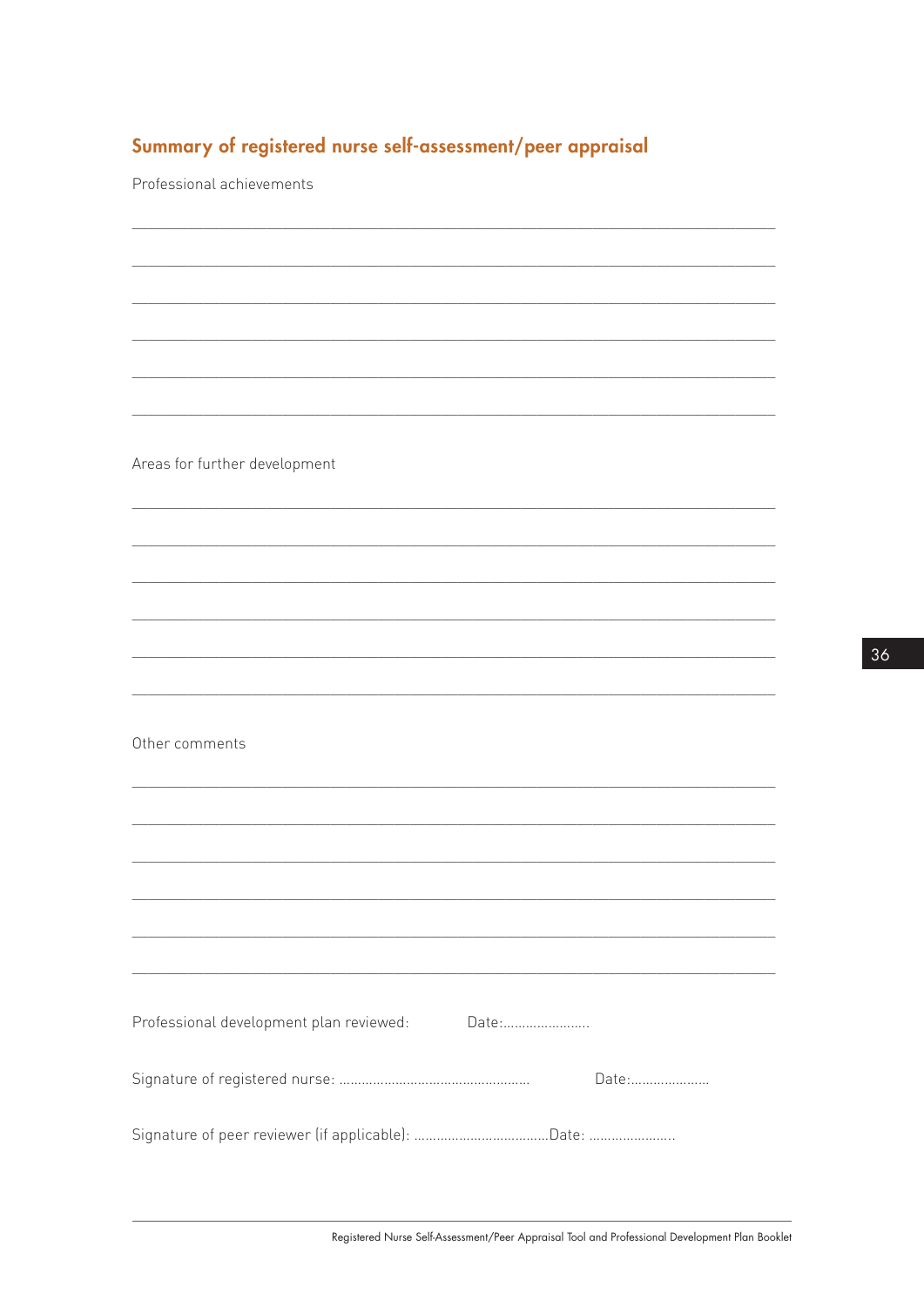SECTION ONE - PART B: PROFESSIONAL DEVELOPMENT PLAN – SECTION ONE - PART B: PROFESSIONAL DEVELOPMENT PLAN -REGISTERED NURSE REGISTERED NURSE

Working through this section will assist the Registered nurse in the achievement of objectives identified at the self-assessment/peer appraisal stage. Working through this section will assist the Registered nurse in the achievement of objectives identified at the self-assessment/peer appraisal stage.

# $\overline{c}$ Í,  $\frac{1}{2}$ l, l,  $\overline{\phantom{a}}$ j.  $\overline{\phantom{a}}$

|                                      | on professional learning<br>completed (reflection<br><b>Outcome of what I</b><br>activity)                                                                         | and general practice<br>standards, guidelines and<br>legislation relevant to my<br>now feel I am updated<br>with current nursing<br>After completing the<br>earning activities<br>nursing practice.                                                                |
|--------------------------------------|--------------------------------------------------------------------------------------------------------------------------------------------------------------------|--------------------------------------------------------------------------------------------------------------------------------------------------------------------------------------------------------------------------------------------------------------------|
|                                      | completed<br><b>Hours</b>                                                                                                                                          | 2 hours<br>2 hours                                                                                                                                                                                                                                                 |
|                                      | What professional<br>learning activity<br>completed                                                                                                                | have read all relevant<br>codes and guidelines<br>egislation and other<br>relevant documents.<br>NMBA's website and<br>I have reviewed the<br>I have reviewed the<br>for nurses.                                                                                   |
|                                      | learning need (planned activity)<br>What will I do to achieve this                                                                                                 | Review the legislation relevant to<br>registered nurses and enrolled<br>focusing on the professional<br>practice framework for both<br>Review the NMBA's website<br>nursing in [state/territory].<br>nurses.                                                       |
| Sample Professional Development Plan | standards for nurses in general<br>Number within the practice<br>(Reference to the Domain<br>develop/Identified<br>What do I need to<br>learning need<br>practice) | standards, guidelines and<br>guidelines and legislation<br>legislation for nursing in<br>consistent with current<br>Provides nursing care<br>understanding of the<br>nursing and general<br>practice standards,<br>general practice<br>Gain a better<br>Standard 2 |
|                                      | <b>Date</b>                                                                                                                                                        | Self-assessment<br>15 January 2015<br>1 July 2014<br>Review                                                                                                                                                                                                        |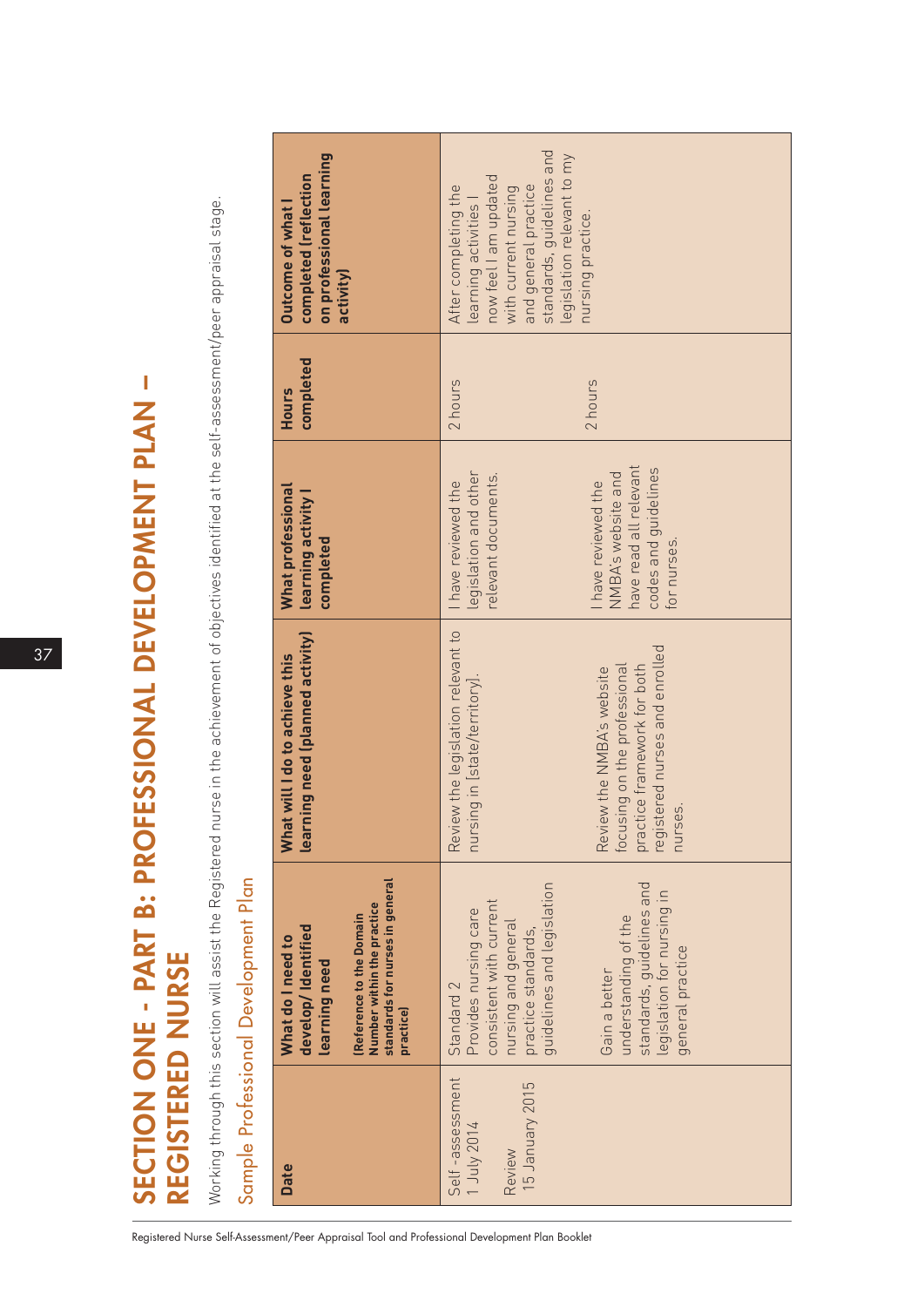| on professional learning<br>completed (reflection<br>Outcome of what<br>activity)                                                                                 |                                                                                                                                                                            | strategies for children and<br>for older people and I am<br>and knowledge regarding<br>involved in the preventive<br>developing further skills<br>young people within the<br>health care strategies<br>preventive health care<br>and early intervention<br>I am now increasingly<br>practice.                       |
|-------------------------------------------------------------------------------------------------------------------------------------------------------------------|----------------------------------------------------------------------------------------------------------------------------------------------------------------------------|---------------------------------------------------------------------------------------------------------------------------------------------------------------------------------------------------------------------------------------------------------------------------------------------------------------------|
| completed<br><b>Hours</b>                                                                                                                                         | 2 hours                                                                                                                                                                    | 3 hours                                                                                                                                                                                                                                                                                                             |
| What professional<br>learning activity<br>completed                                                                                                               | relevant journal articles<br>Standards for Nurses<br>in General Practice.<br>on nursing and law.<br>National Practice<br>have read four<br>understand the<br>have read and | preventive activities in<br>on the nursing role in<br>The general practice<br>the resources within<br>the general practice<br>on-going discussion<br>I have also reviewed<br>book (guidelines for<br>and the RACGP red<br>preventative health<br>monthly basis for<br>general practice).<br>team meet on a<br>care. |
| learning need (planned activity)<br>What will I do to achieve this                                                                                                | Practice Standards for Nurses in<br>icles on nursing and the law.<br>Review two relevant journal<br>Review the ANMF National<br>General Practice.<br>arti                  | preventive health care at the next<br>A.Discuss the nursing role in<br>relating to preventative care.<br>B. Undertake a review of the<br>available on-line resources<br>general practice meeting.                                                                                                                   |
| standards for nurses in general<br>Number within the practice<br>Reference to the Domain<br>develop/Identified<br>What do I need to<br>learning need<br>practice) |                                                                                                                                                                            | based health promotion<br>relevant to the Practice<br>Standard 8 Effectively<br>implements evidence<br>and preventive care<br>community                                                                                                                                                                             |
| <b>Date</b>                                                                                                                                                       |                                                                                                                                                                            | Self assessment<br>1 July 2015<br>1 July 2014<br>Review                                                                                                                                                                                                                                                             |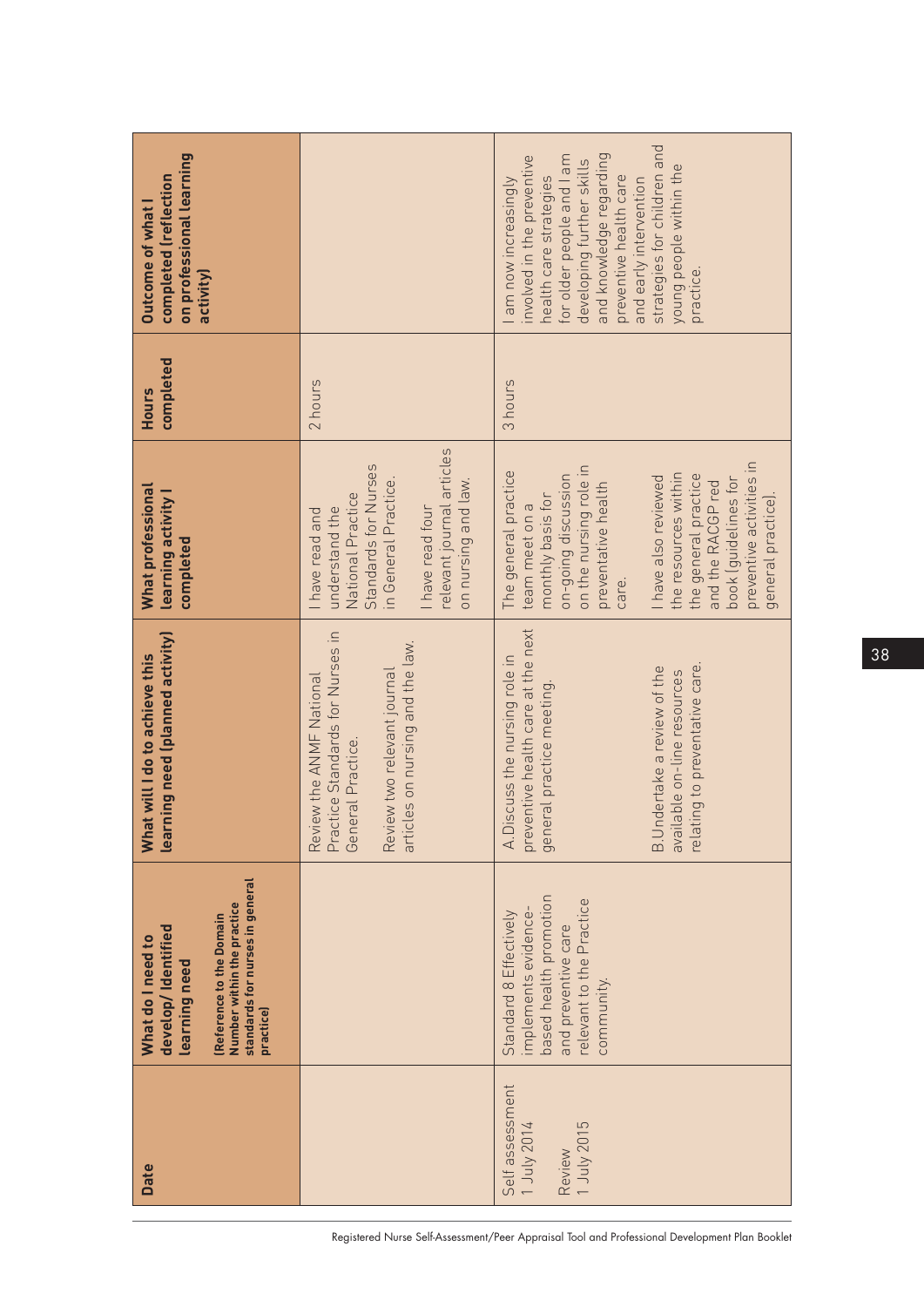| on professional learning<br>completed (reflection<br>Outcome of what I<br>activity)                                                                                |                                                                                                                                                                              |
|--------------------------------------------------------------------------------------------------------------------------------------------------------------------|------------------------------------------------------------------------------------------------------------------------------------------------------------------------------|
| completed<br><b>Hours</b>                                                                                                                                          | 2 hours<br>4 hours                                                                                                                                                           |
| What professional<br>learning activity I<br>completed                                                                                                              | Completed a review of<br>the available on-line<br>resources regarding<br>primary health care<br>in general practice<br>including the WHO<br>preventative care<br>principles. |
| learning need (planned activity)<br>What will I do to achieve this                                                                                                 | primary health care principles;<br>general practice including the<br>C. Review the resources in the                                                                          |
| standards for nurses in general<br>Number within the practice<br>(Reference to the Domain<br>develop/Identified<br>What do I need to<br>learning need<br>practice) | Improve my understanding<br>approach used in this<br>of the preventive care<br>general practice                                                                              |
| Date                                                                                                                                                               |                                                                                                                                                                              |

39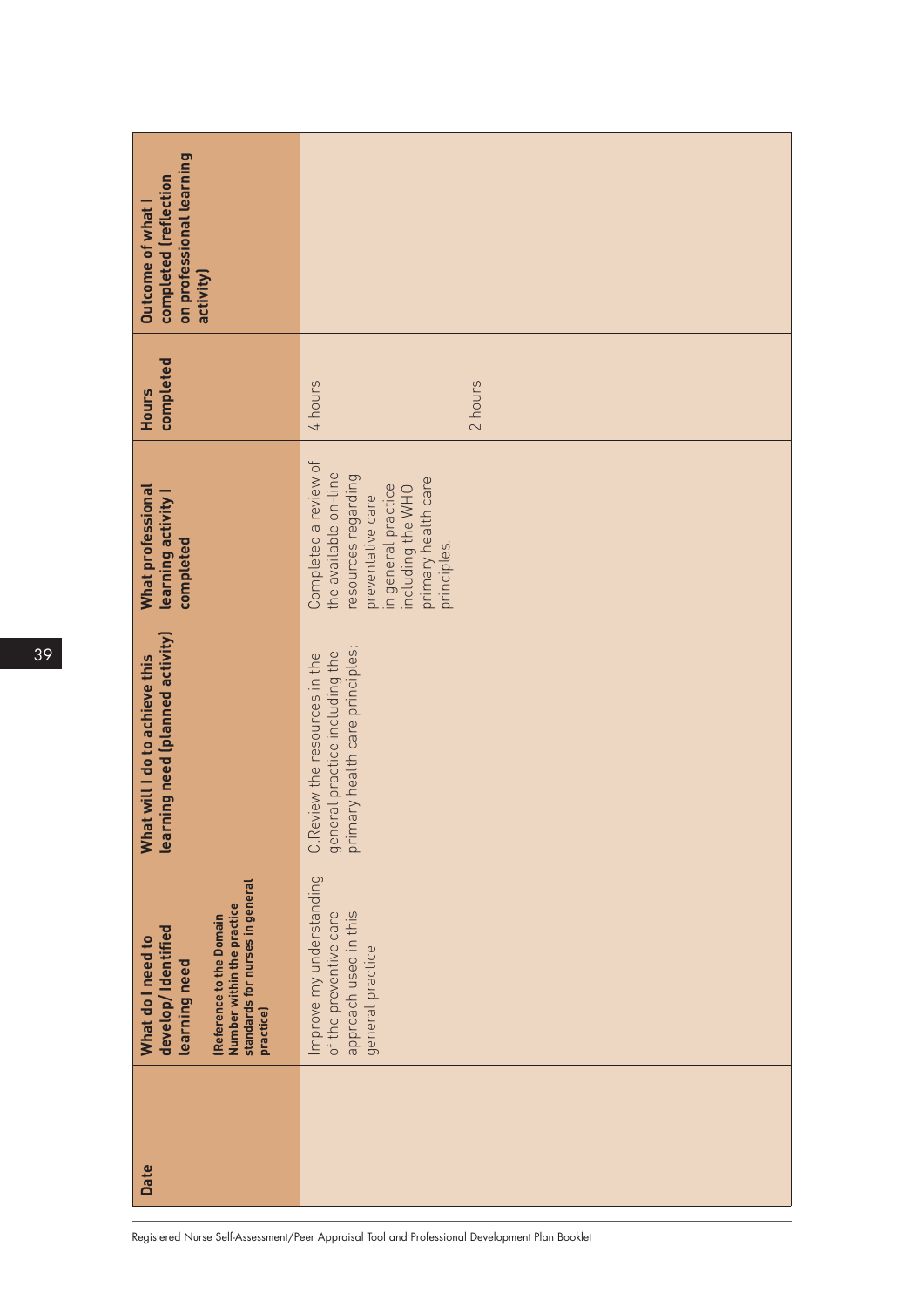| on professional learning<br>completed (reflection<br>Outcome of what<br>activity)                                                                                        | articles, provided me with<br>updated evidence- based<br>Discussions with the NP<br>practice in line with this<br>have excellent available<br>working with the Nurse<br>on my current practice.<br>I have now changed my<br>theory. This knowledge<br>have helped me reflect<br>Completing the wound<br>new knowledge. I feel<br>resources if required.<br>assessment now and<br>management course<br>competent in wound<br>was consolidated by<br>and reading the five<br>Practitioner (NP). |
|--------------------------------------------------------------------------------------------------------------------------------------------------------------------------|-----------------------------------------------------------------------------------------------------------------------------------------------------------------------------------------------------------------------------------------------------------------------------------------------------------------------------------------------------------------------------------------------------------------------------------------------------------------------------------------------|
| completed<br><b>Hours</b>                                                                                                                                                | 16 hours<br>2 hours<br>4 hours                                                                                                                                                                                                                                                                                                                                                                                                                                                                |
| What professional<br>learning activity I<br>completed                                                                                                                    | conducted by the ANMF<br>in wound management<br>requirements for three<br>outlining best practice<br>Management program<br>Completed the Wound<br>Reviewed five articles<br>Worked alongside the<br>reviewing clients with<br>wound management<br>NP within the clinic<br>n November 2014.<br>assessment.<br>shifts.                                                                                                                                                                          |
| learning need (planned activity)<br>What will I do to achieve this                                                                                                       | Read four recent journal articles<br>regarding wound management<br>Complete an on-line course on<br>managing persons requiring<br>Spend time with the Nurse<br>practice assessing and<br>Practitioner (NP) within<br>wound management<br>essment.<br>wound care.<br>ass<br>my                                                                                                                                                                                                                 |
| standards for nurses in general<br>Number within the practice<br><b>Reference to the Domain</b><br>develop/Identified<br>What do I need to<br>learning need<br>practice) | Improve my assessment<br>Domain 2: Nursing Care<br>skills in wound<br>management                                                                                                                                                                                                                                                                                                                                                                                                              |
| <b>Date</b>                                                                                                                                                              | 1 September 2014<br>Self assessment<br>1 July 2015<br>Review                                                                                                                                                                                                                                                                                                                                                                                                                                  |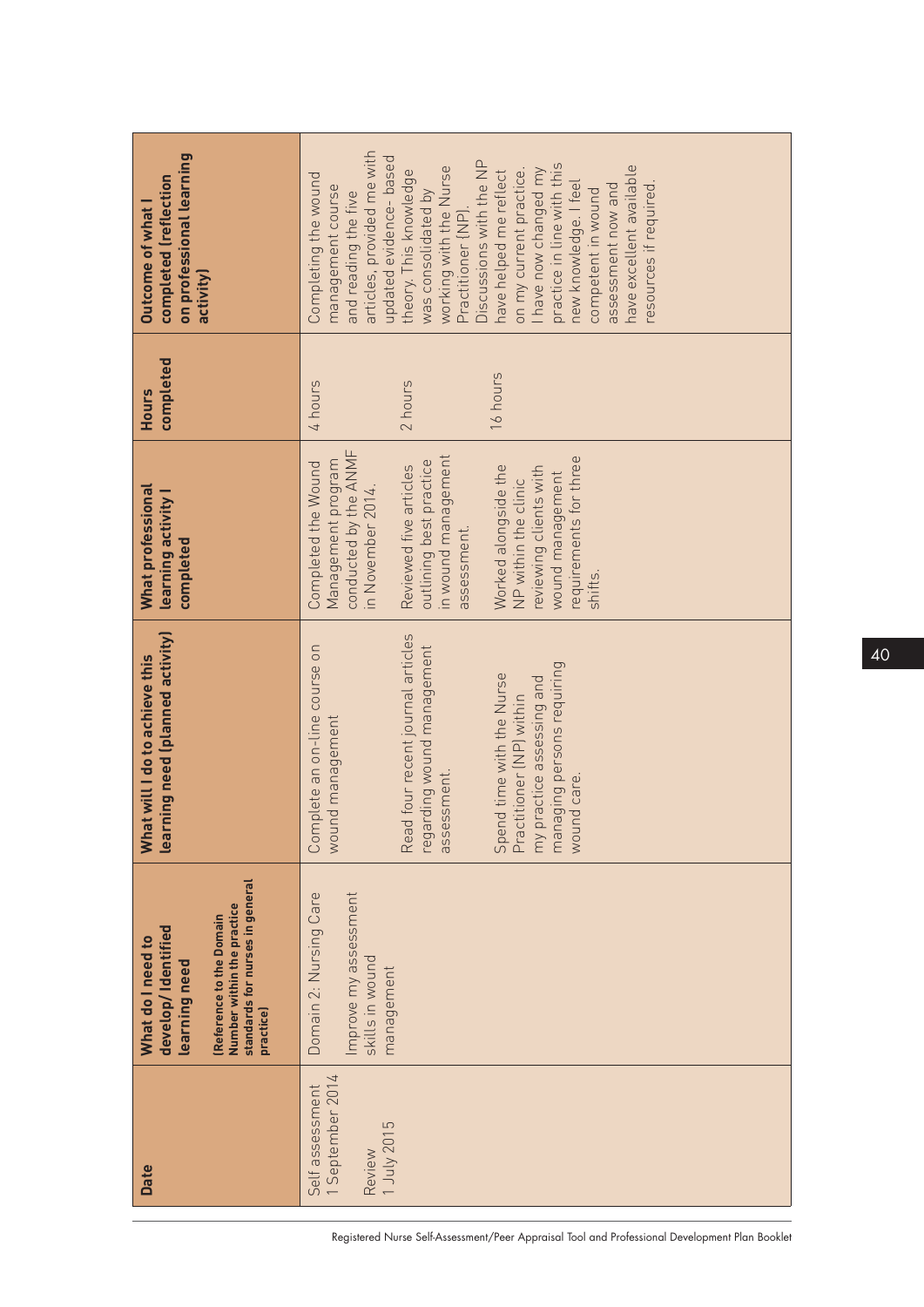|       | completed (reflection<br>  on professional learning<br>  activity)<br>Outcome of the what I                                                                        |  |  |
|-------|--------------------------------------------------------------------------------------------------------------------------------------------------------------------|--|--|
|       | completed<br>Hours                                                                                                                                                 |  |  |
|       | What professional<br>learning activity l<br>completed                                                                                                              |  |  |
|       | learning need (planned activity)<br>What will I do to achieve this                                                                                                 |  |  |
|       | standards for nurses in general<br>Number within the practice<br>(Reference to the Domain<br>develop/Identified<br>What do I need to<br>learning need<br>practice) |  |  |
| Name: | <b>Date</b>                                                                                                                                                        |  |  |
|       |                                                                                                                                                                    |  |  |

Professional Development Plan

Professional Development Plan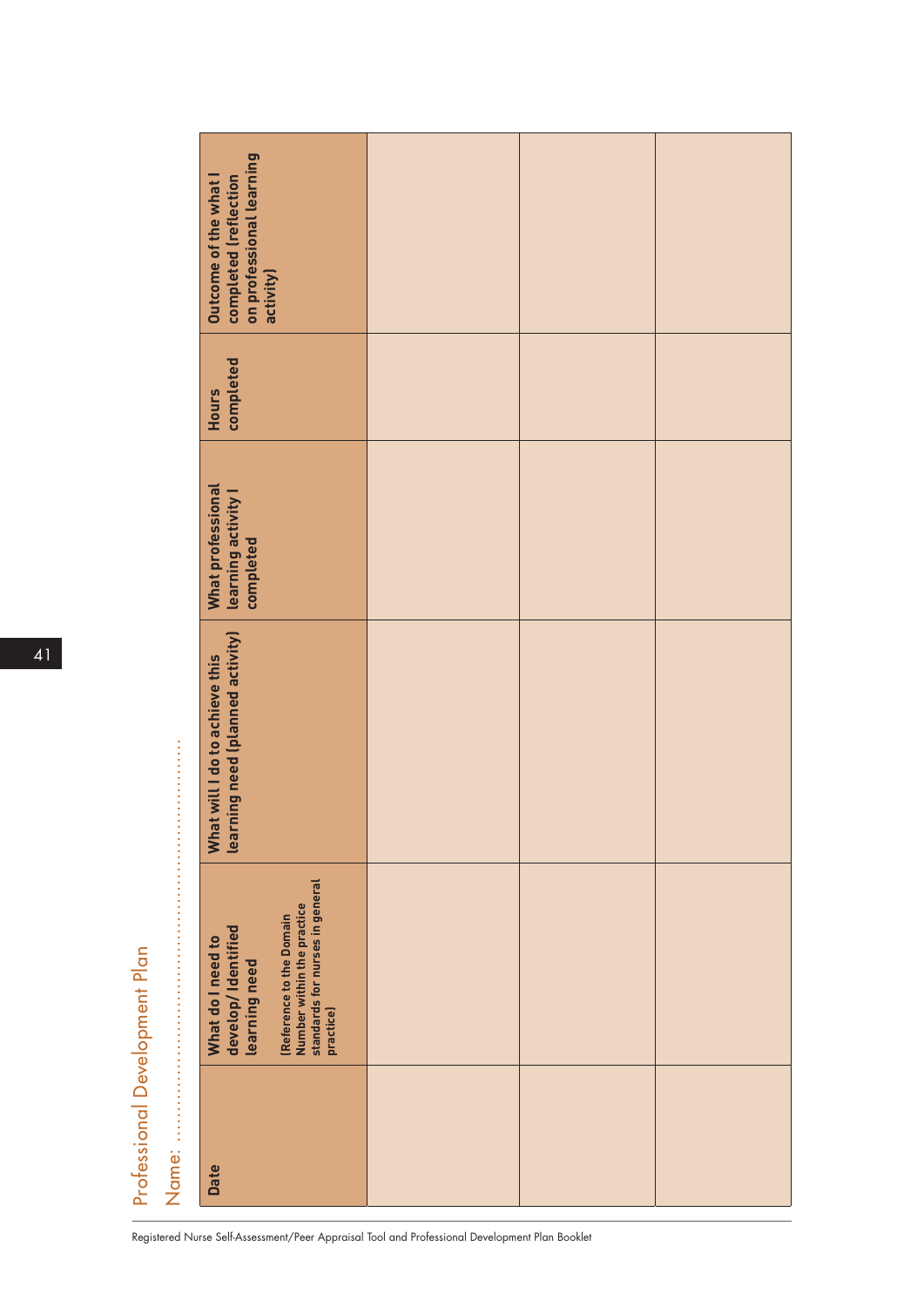|                                                             | completed (reflection<br>  on professional learning<br>  activity)<br>Outcome of the what I                                                                        |  |  |
|-------------------------------------------------------------|--------------------------------------------------------------------------------------------------------------------------------------------------------------------|--|--|
|                                                             | completed<br>Hours                                                                                                                                                 |  |  |
|                                                             | What professional<br>learning activity l<br>completed                                                                                                              |  |  |
|                                                             | learning need (planned activity)<br>What will I do to achieve this                                                                                                 |  |  |
| <br> <br> <br> <br> <br> <br> <br> <br> <br> <br> <br> <br> | standards for nurses in general<br>Number within the practice<br>(Reference to the Domain<br>develop/Identified<br>What do I need to<br>learning need<br>practice) |  |  |
|                                                             | <b>Date</b>                                                                                                                                                        |  |  |

Professional Development Plan

Professional Development Plan

4 2